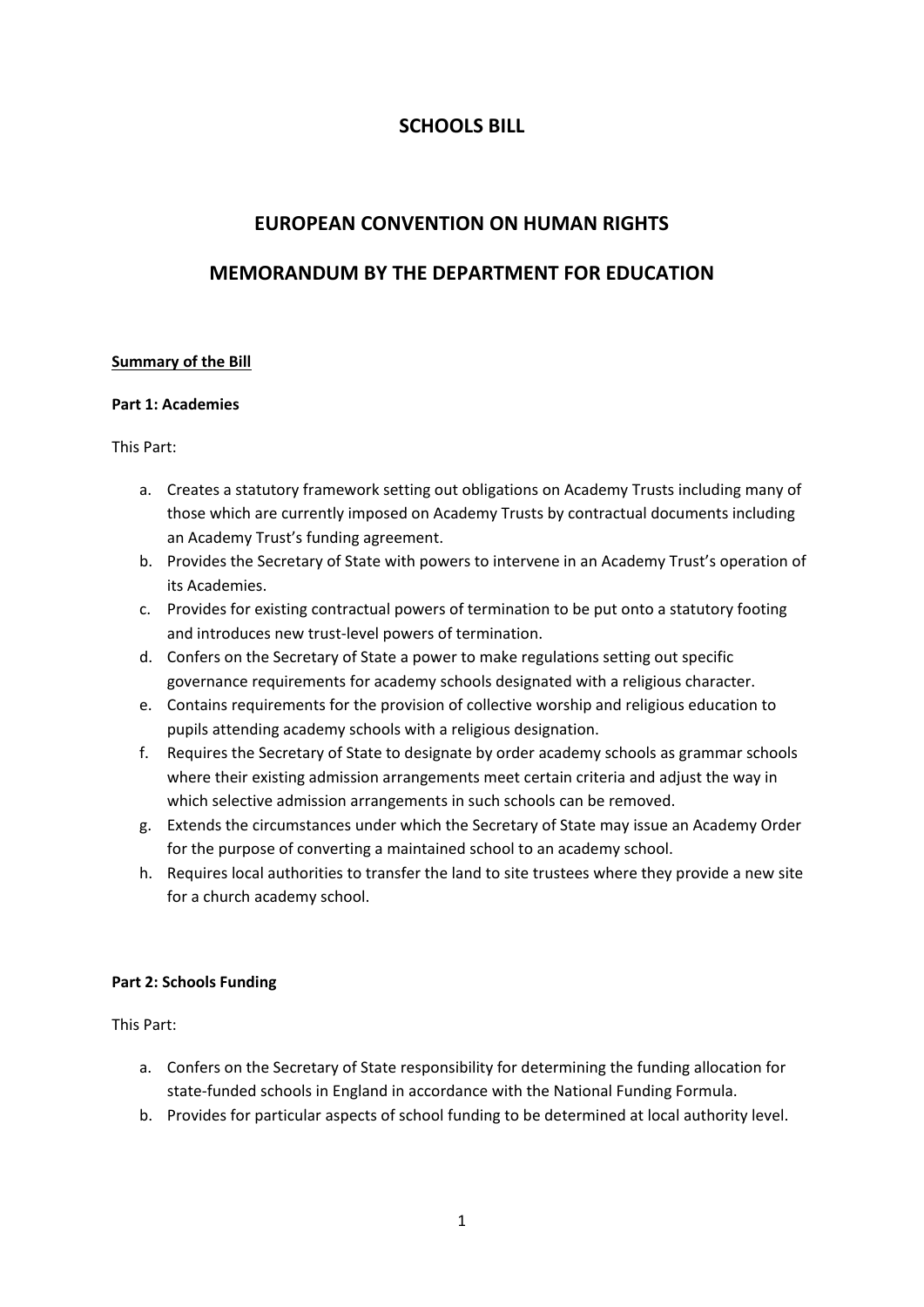## **Part 3: School attendance and children not in school**

This Part:

- a. Provides for the registration by local authorities of children of compulsory school age who are not educated full-time at schools.
- b. Places a duty on parents to provide local authorities with certain information for such a register with sanctions for non-compliance in the form of a monetary penalty.
- c. Requires local authorities to provide support, if requested, to parents of children on such a register.
- d. Makes changes to the school attendance order regime in section 437 of the Education Act 1996, including extending the criminal offence.
- e. Imposes on local authorities a new duty to ensure that their functions are exercised with a view to promoting school attendance.
- f. Imposes on proprietors of schools a new duty to ensure that policies to promote regular attendance are pursued at the school and that this is contained in a publicised written policy.
- g. Extends the Secretary of State's power to make regulations about leave of absence to include certain schools that are academy schools.
- h. Amends the regulation-making power in relation to the giving of penalty notices.

## **Part 4: Independent Educational Institutions**

This Part:

- a. Expands the category of institutions that are subject to the regulatory regime under the Education and Skills Act 2008 to include institutions which provide a narrow education and defines what "full-time education" for the purposes of this regime.
- b. Confers on the Secretary of State a power to set standards enabling him to reject proprietors on the basis that they are not fit and proper.
- c. Confers on the Secretary of State a power to impose a restriction on how a proprietor operates an independent educational institution where an unapproved material change takes place.
- d. Confers on the Secretary of State a power to suspend the registration of an independent educational institution where there are breaches of the independent educational institutional standards which cause him to consider that there is a risk of harm to students.
- e. Creates a criminal offence of continuing to operate an independent educational institution while registration is suspended.
- f. Amends section 124 of the Education and Skills Act 2008 to change the basis upon which a court determines a statutory appeal against certain decisions to remove an independent educational institution from the register of independent educational institutions under section 116 of that Act from a full-merits review to a judicial review.
- g. Amends the material change regime contained in the Education and Skills Act 2008 such that it treats all independent educational institutions consistently.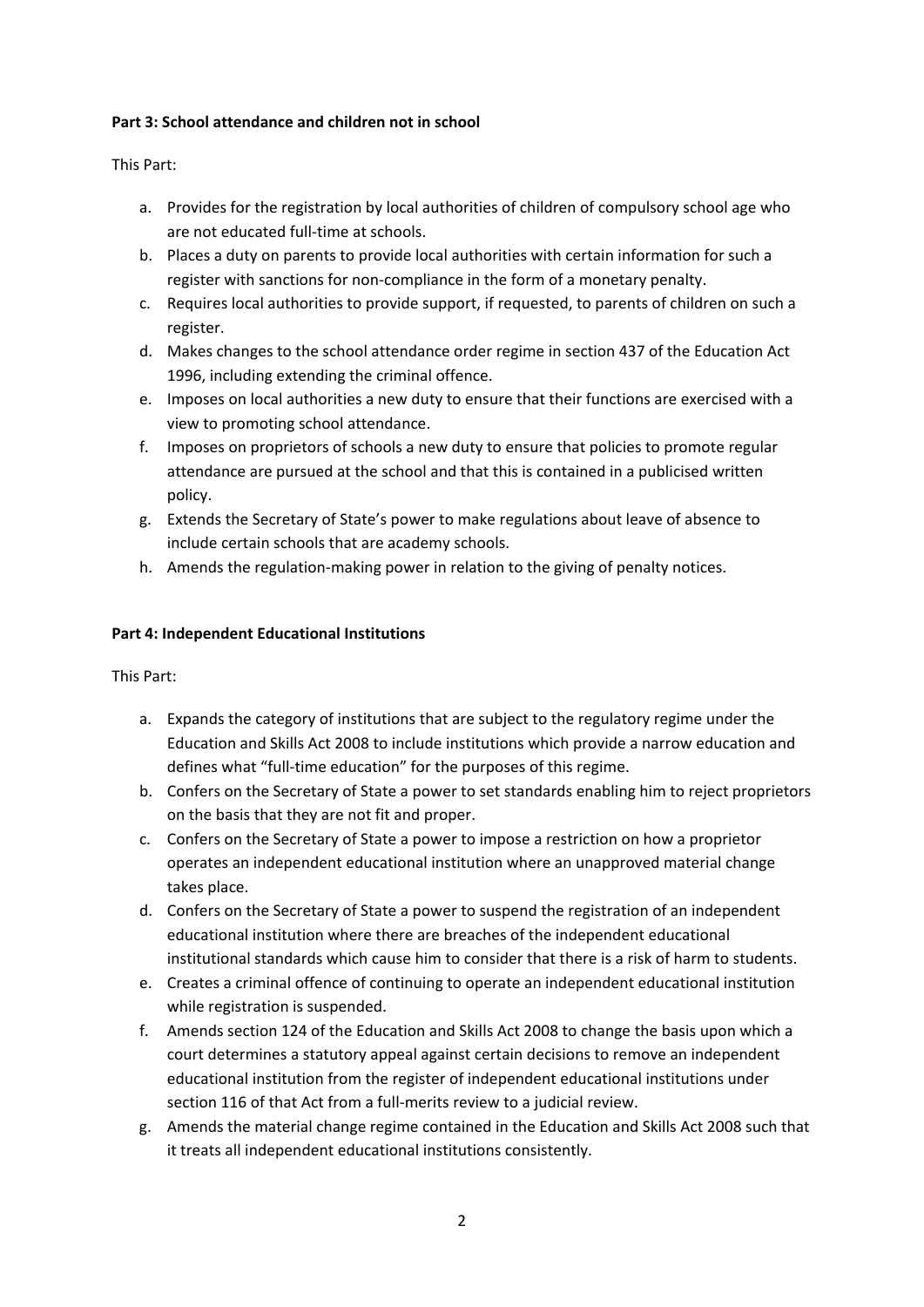- h. Expands the existing powers of the Chief Inspector and introduces new powers to further the investigation, prosecution and sentencing of offences committed under Chapter 1 of Part 4 of the Education and Skills Act 2008 in relation to unregistered and registered independent educational institutions.
- i. Provides for the sharing of information between the Chief Inspector and an independent inspectorate.

## **Part 5: Miscellaneous and general**

This Part:

a. Widens the jurisdiction of the Teaching Regulation Authority to cover more teachers.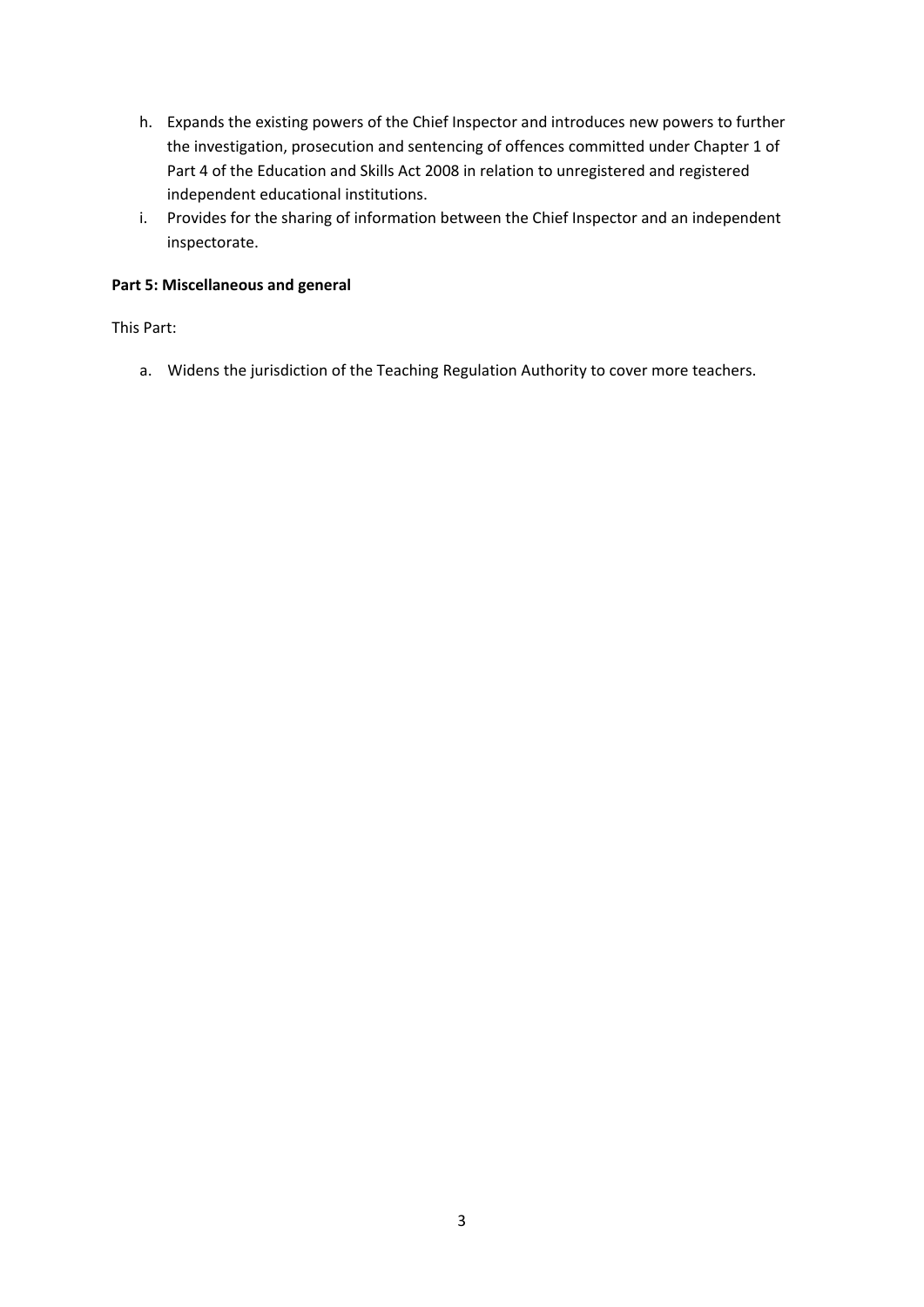## **European Convention on Human Rights**

- 1. The Parliamentary Under Secretary of State (Minister for the School System) will make a statement under section 19(1)(a) of the [Human Rights Act 1998](https://www.legislation.gov.uk/ukpga/1998/42/section/19) that, in her view, the provisions of the Bill are compatible with the Convention rights, on introduction of the Bill in the House of Lords.
- 2. The following section includes an analysis of Convention issues in relation to particular provisions. We have mentioned for information where potential Convention issues arise in relation to policies that will be given effect by the exercise of powers under the Bill. The Department will undertake further analysis on compliance with the ECHR when making secondary legislation under these powers.

## **Summary of key ECHR issues under the Bill**

## **Part 1:**

- a. **The status of Academy Trusts under the ECHR and Human Rights Act 1998:** the Department considers it unlikely that an Academy would be considered a victim under the ECHR and HRA 1998 (see paragraphs 4 to 7).
- b. **Unilateral voiding of contract terms and replacement with statutory provisions** *(clauses 1, 2, 7, 19-27 and 30):* the Department considers that any interference under Article 1 Protocol 1 is justified as in the public interest and that appropriate safeguards are in place such that the provisions comply with the ECHR (see paragraphs 8 to 35).
- c. **Termination of Academy agreements and Academy framework agreements** *(clauses 8-18):*  the Department considers that any interference under Article 1 Protocol 1 is justified as in the public interest and that appropriate safeguards are in place such that the provisions comply with the ECHR (see paragraphs 35 to 49).
- d. **Intervention powers imposing a legally enforceable restriction or requirement on how an Academy Trust operates and uses its property** *(clauses 5 and 6)*: the Department considers that any interference with control of use of possessions under Article 1 Protocol 1 is justified as in the public interest and compliant with the ECHR (see paragraphs 50 to 57).
- e. **Intervention powers which impact the operation of a charity** *(clause 5)*: the Department considers that, to the extent that an intervention amounts to the determination of a civil right, the availability of judicial review is sufficient for compliance with Article 6 (see paragraphs 58 to 60).
- f. **Academy schools with a religious character: education in conformity with religious and philosophical convictions** *(clauses 19-27)*: the Department considers that these clauses are compliant with, and promote the principles of, Article 9 and Article 2 Protocol 1 (see paragraphs 61 to 62).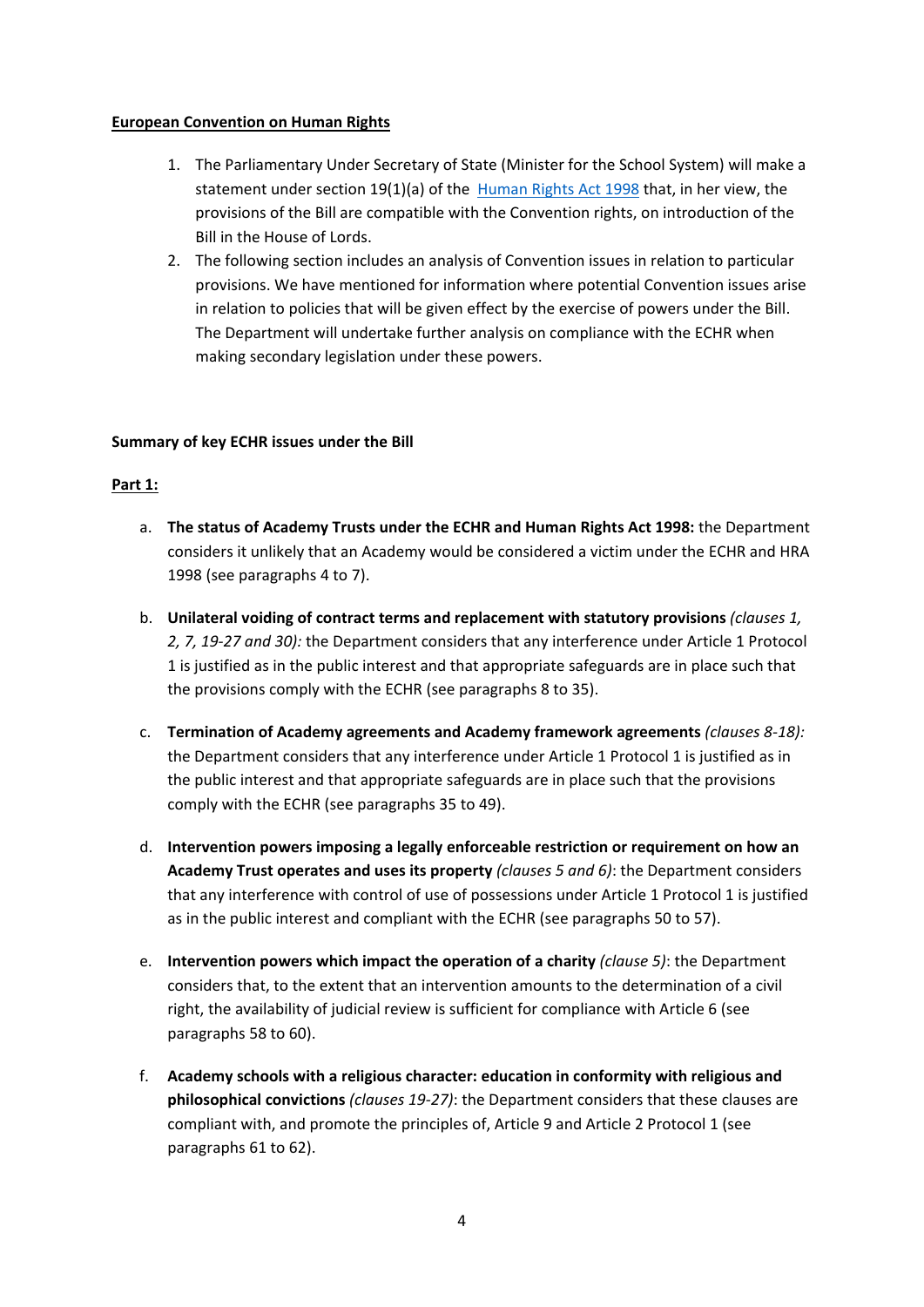- g. **Academy schools with a religious character: differential treatment on the basis of religion**  *(clauses 19-27)***:** The Department considers that there is an objective and reasonable justification for any differential treatment under these clauses and that the provisions comply with Article 14 (see paragraphs 63 to 70).
- h. **Academy grammar schools: differential treatment on the basis of ethnic background or disability** *(clause 28)*: the Department considers that the risk of such differential treatment is not well-evidenced and, in any case, there is an objective and reasonable justification for any differential treatment and that these provisions comply with Article 14 (see paragraphs 71 to 74).
- i. **Transfer of land** *(clauses 29-30)*: the Department considers that any interference with Article 1 Protocol 1 is justified as in the public interest (see paragraphs 75 to 79).

## **Part 2:**

- a. **Change to expected funding provision**: the Department considers that any interference with Article 1 Protocol 1 is justified as in the public interest (see paragraphs 80 to 87).
- b. **Difference in funding provision for special schools and pupil referral units**: the Department considers that there is an objective justification for any difference in funding allocation for pupils with special educational needs and disabilities and that these provisions comply with Article 14 (see paragraphs 88 to 91).

## **Part 3:**

- a. **Requirement of children to attend school in certain circumstances** *(clauses 48-51)*: the Department considers that any interference with Article 8 or Article 9 is necessary and proportionate in the interests of protection of the right of a child to an education and for the protection of health and morals. The Department also considers that these clauses comply with Article 2 Protocol 1 (paragraphs 92 to 97).
- b. **Sharing of information** *(clause 48)*: the Department considers that any interference with Article 8 is necessary and proportionate for the protection the right of children to an education and to protect health and morals through safeguarding (paragraphs 98 to 99).
- c. **Prosecution of parents for failure to comply with a school attendance order** *(clause 50)*: the Department considers that this clause is compatible with Article 6 (paragraphs 100 to 101).
- d. **Penalty for failure to provide information or providing incorrect information** *(clause 48)*: the Department considers that there are sufficient safeguards in place such that this framework is compatible with Article 6 (paragraphs 102 to 105).

## **Part 4:**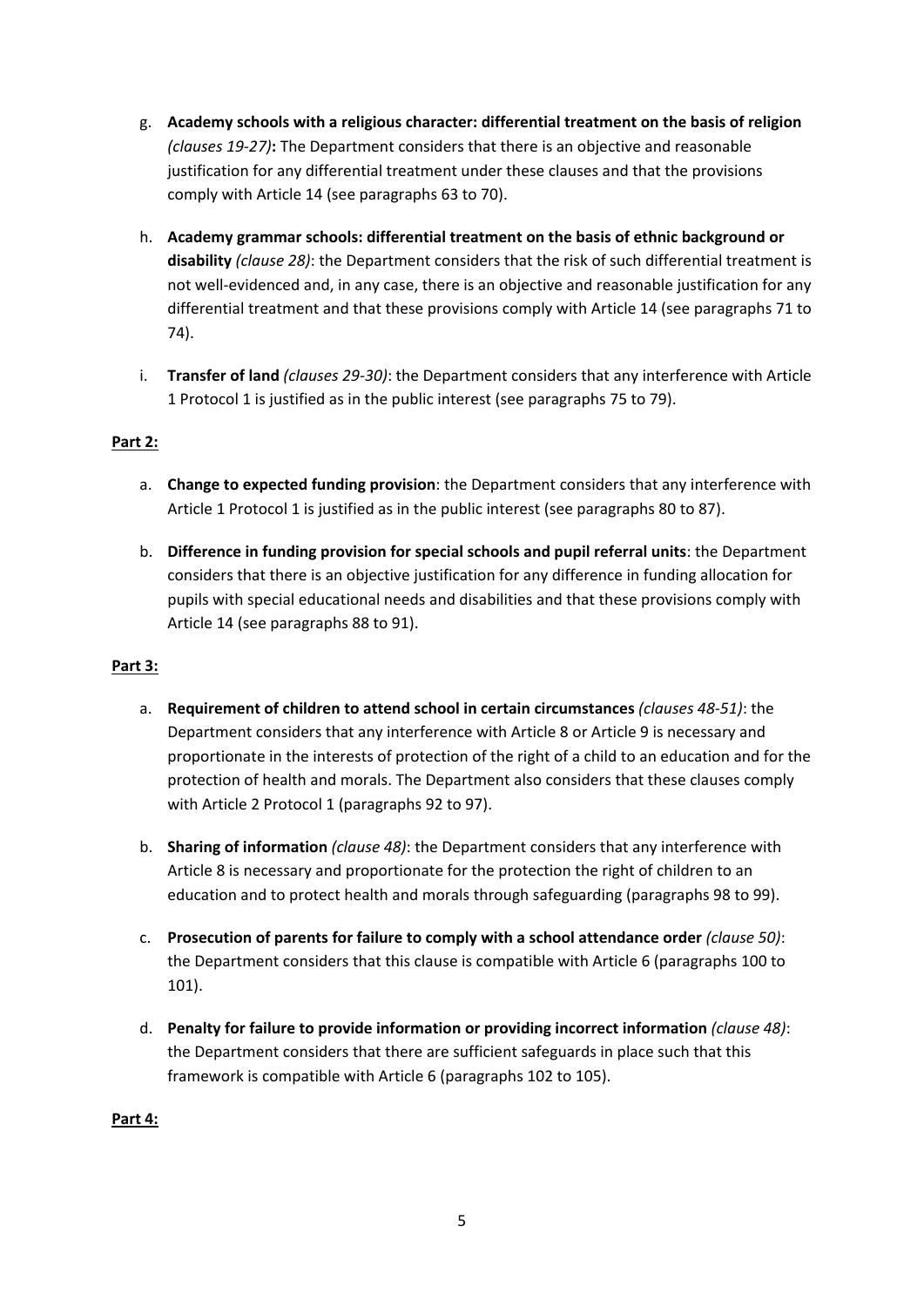- a. **Determination of the right to run a private school and other civil rights** *(clauses 56-62)***:** the Department considers that these clauses are compatible with Article 6 (paragraphs 106 to 113).
- b. **Education in accordance with religious beliefs or parental wishes:** the Department considers that any interference with Article 8, Article 9 or Article 2 Protocol 1 is necessary and proportionate in pursuit of legitimate aims (paragraphs 114 to 116).
- c. **Regulation of the use of land to provide education:** the Department considers that any interference with rights under Article 1 Protocol 1 is justified as in the public interest (paragraphs 117 to 118).
- d. **Disproportionate impact on certain religious institutions**: the Department considers that there is a rational justification for any difference in treatment in compliance with Article 14 (paragraphs 119 to 120).
- e. **Requirement to provide information to Chief Inspector** *(clause 63)*: the Department considers that this provision is compatible with Article 6 as regards the privilege against selfincrimination (paragraphs 121 to 123).
- f. **New offences of obstruction etc** *(clause 63)*: the Department considers that the provisions for the prosecution of new offences are compatible with Article 6 (paragraph 124).
- g. **Exercise of search powers on residential premises** *(clause 63)*: the Department considers that any interference with Article 8 is proportionate and necessary in pursuit of legitimate aims including the right of a child to an education and the protection of health and morals through safeguarding (paragraphs 125 to 129).
- h. **Exercise of powers to seize evidence and require documentation** *(Clause 63)*: the Department considers that any interference with Article 1 Protocol 1 is justified as in the public interest (paragraphs 130 to 133).

## **Part 5:**

- a. **Interference with the right to practise the teaching profession** *(clause 65)*: the Department considers that any interference with Article 8 is necessary and proportionate for the protection the right of children to an education and to protect health and morals through safeguarding (paragraphs 136 to 138).
- b. **Determination of right to practise the teaching profession** *(clause 65)*: the Department considers that the conduct panel process is compatible with Article 6 (paragraphs 139 to 141).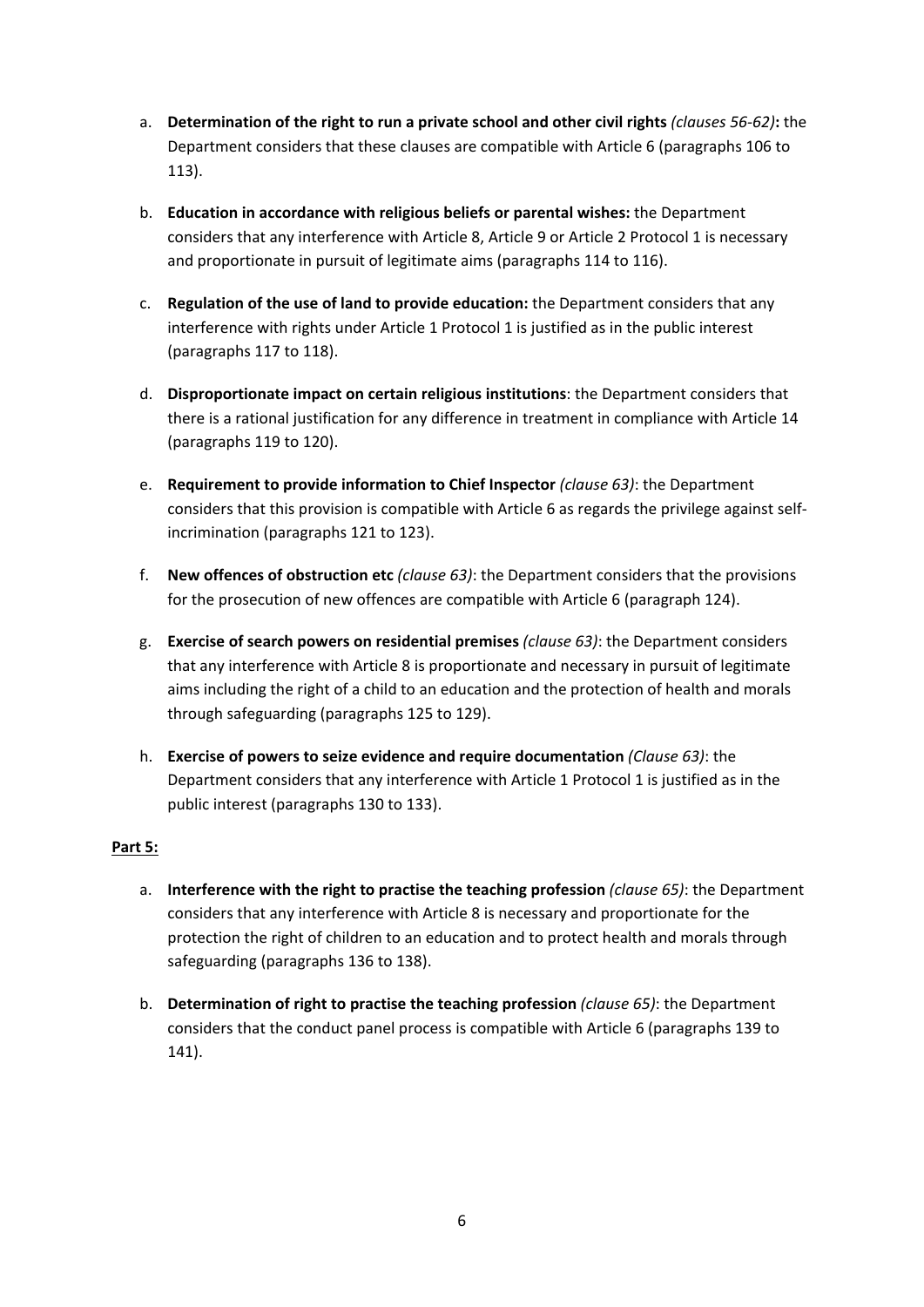## **Preliminary: The Schools Bill and Article 2 Protocol 1**

- 1. There is an argument that the Schools Bill, in many of its provisions, engages the first sentence of Article 2 Protocol 1 ("No person shall be denied the right to education."), especially where clauses may have an impact on the nature of an educational institution or the type of education a child receives.
- 2. The Department is of the view that Article 2 Protocol 1 is not in fact engaged in this way because it does not entitle a person to a specific type of education, or to be educated at a particular type of school.<sup>[1](#page-6-0)</sup> It entitles a person to non-discriminatory access to the sort of education provided generally by the state. The Department considers that all provisions in the Bill are compatible with this right.
- 3. Compatibility with Article 2 Protocol 1 is therefore only analysed in detail below where the right of parents to ensure education in conformity with their religious and philosophical convictions is engaged.

<span id="page-6-0"></span><sup>&</sup>lt;sup>1</sup> Ali v Headteacher and Governors of Lord Grey School [2006] UKHL 14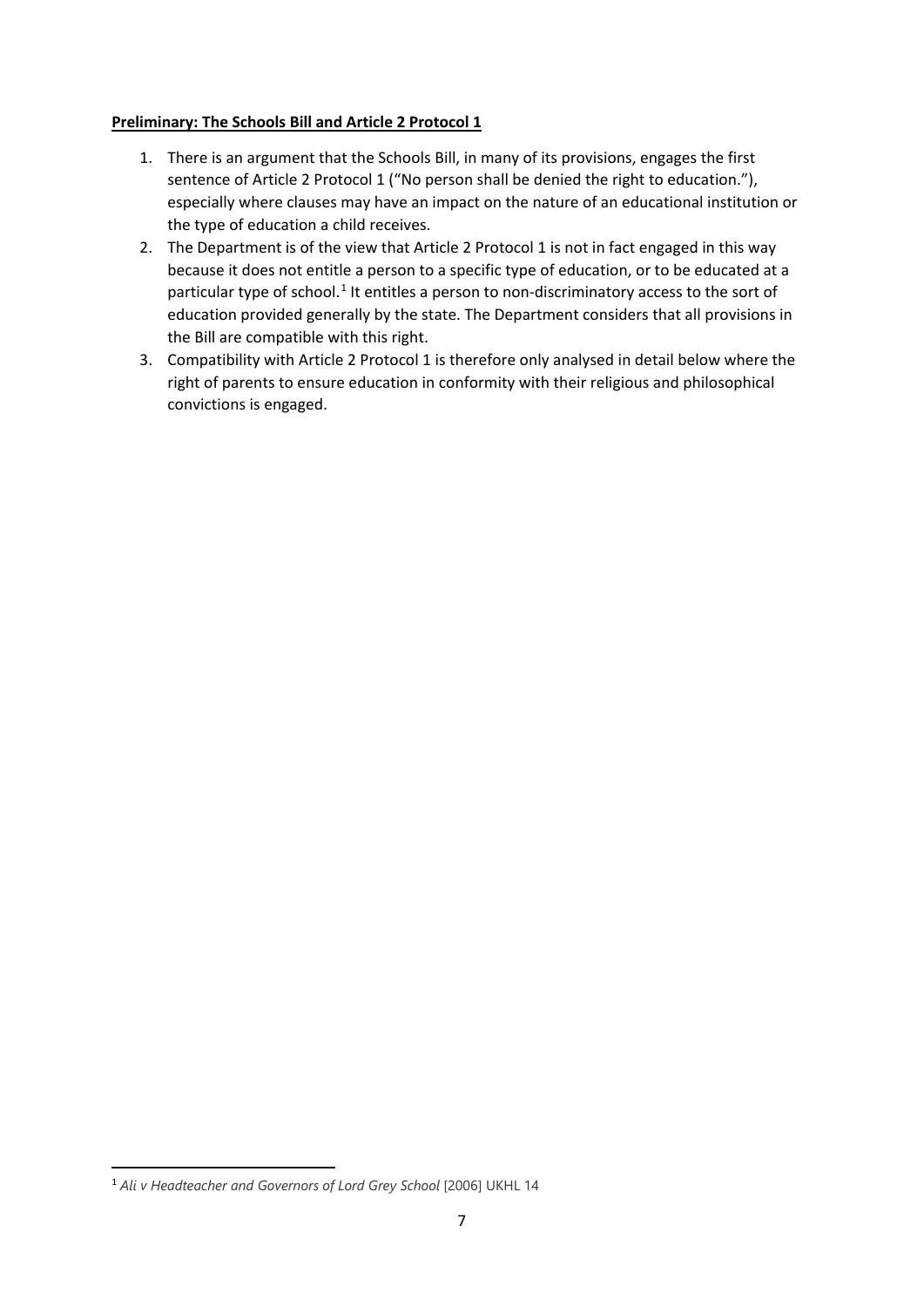## **Part 1: Academies**

## **The status of Academy Trusts under the ECHR and Human Rights Act 1998**

- 4. Academy Trusts are independent charitable companies. Case law has not established whether they would be afforded victim status for the purposes of Article 34 of the Convention and [s](https://www.legislation.gov.uk/ukpga/1998/42/section/7)  [7\(7\) of the Human Rights Act 1998.](https://www.legislation.gov.uk/ukpga/1998/42/section/7) To be a "*victim*", one has to be "*any person, nongovernmental organisation or group of individuals …*".
- 5. In order to determine whether any given legal person falls within that category, account must be taken of its legal status and, where appropriate, the rights that status gives it, the nature of the activity it carries out the context in which it is carried out, and the degree of its independence from the political authorities<sup>[2.](#page-7-0)</sup> As far as companies are concerned, the courts has considered a company to be "non-governmental" for the purposes of Article 34 where it was governed essentially by company law, did not enjoy in the exercise of its activities any governmental or other powers beyond those conferred by ordinary private law, and was subject to the jurisdiction of the ordinary rather than the administrative courts.
- 6. Academy Trusts clearly carry out functions of a public nature. In terms of independence from the state, whilst they are able to raise money privately, the majority of their funding comes from the Government and they are subject to a significant degree of control by the Government as to how they carry out their public functions. It is also widely accepted that the acts or omissions of an academy trust are, in principle, amenable to judicial review. In addition, although it has not been determined by the courts, the Department acknowledges that Academy Trusts are highly likely to be considered hybrid public authorities for the purposes of section 6 of the Human Rights Act 1998. For a body to be a hybrid public authority, some but not necessarily all, of its functions must be of a public nature (section 6(3)(b) HRA 1998).
- 7. In view of the above, the Department considers it unlikely that an Academy Trust would be considered a victim for the purposes of the ECHR and the HRA 1998. The Department recognises, however, that there are arguments that could be made to the contrary and, in the absence of case law clarifying the position, considers it necessary to assess the possible ECHR implications for academy trusts as set out below.

## **Unilateral voiding of contract terms and replacement with statutory provisions**

## Clauses 1 and 2: Academy Standards

8. Clause 1 confers on the Secretary of State the power to prescribe mandatory standards in relation to Academies. Clause 2 provides that, where a requirement of such standards relates to the same subject matter and is broadly equivalent to a provision contained in an agreement

<span id="page-7-0"></span><sup>2</sup> (Radio France and Others v. France (dec.), § 26; Kotov v. Russia [GC], § 93; Slovenia v. Croatia [GC] (dec.), § 61).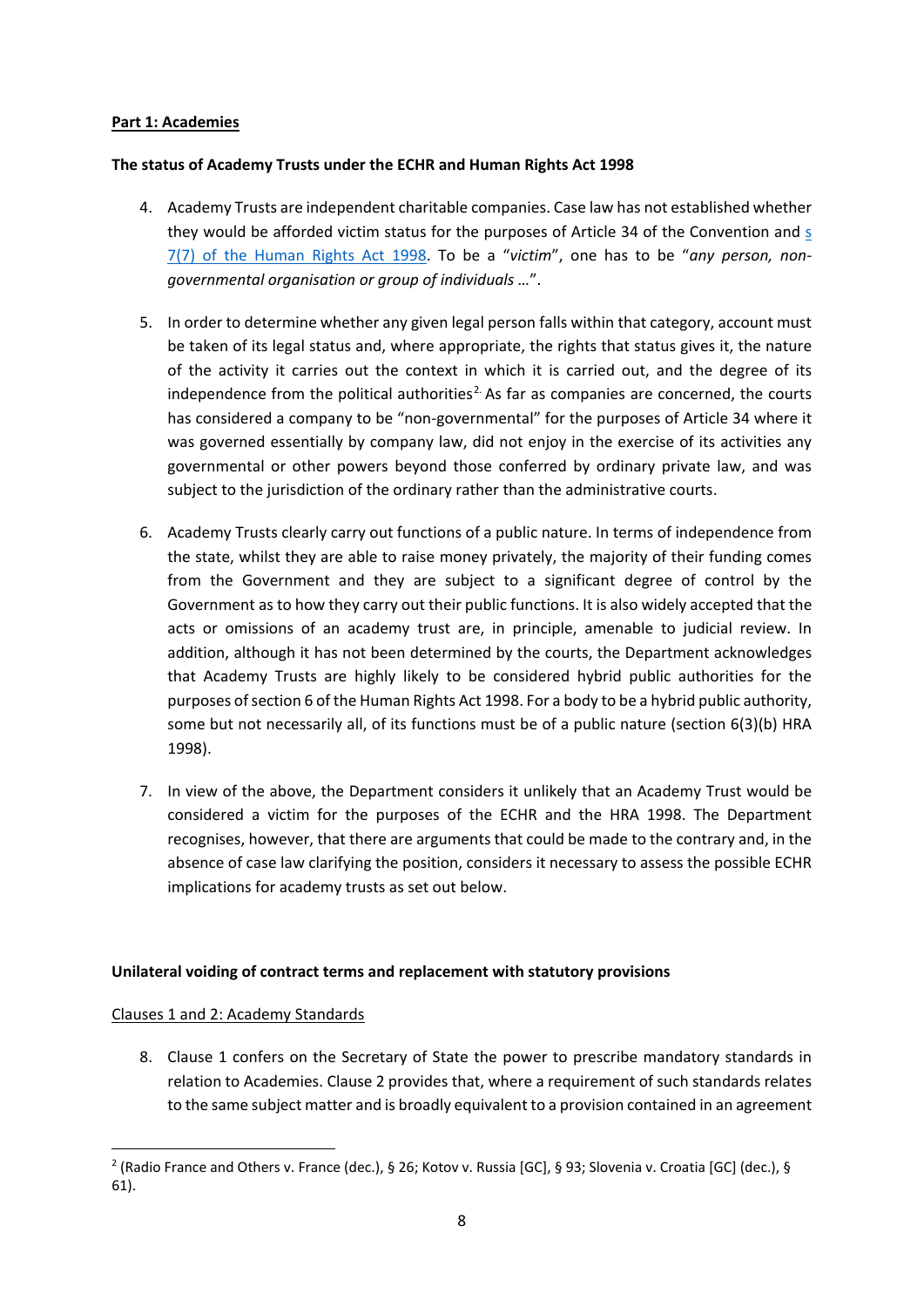with an Academy Trust or a Multi-Academy Trust, the contractual provision is void. Together, these clauses engage Article 1 Protocol 1 (the right to peaceful enjoyment of possessions).

- 9. A contract between an Academy Trust and the Secretary of State is likely to amount to a possession attracting the protection of Article 1 Protocol 1. Clauses 1 and 2 unilaterally interfere with contractual agreements, which removes property from the Academy Trust's control to the control of Parliament or the Secretary of State. The effect of this is that the Trust will lose contractual bargaining power for certain matters and under the statutory regime there are further grounds on which action can be taken against Trusts in the event of a breach of academy standards requirements.
- 10. However, the Department considers that any interference is limited by several factors. While moving the majority of requirements from contract to statute is not something that Trusts are likely to have expected to occur at the time they entered into contractual agreements with the Secretary of State, the imposition of statutory requirements on Trusts is common practice.
- 11. The provisions which the Department intends to place into legislation will largely be based on the existing model funding agreements which form the basis of an Academy Trust's contractual relationship with the Secretary of State. The degree of interference may depend slightly on when a Trust entered into a funding agreement: the alignment between standards and contractual provisions will be greatest where an agreement is based on the most recent model funding agreement and the interference will arguably be correspondingly lesser.
- 12. Furthermore, Trusts will not be deprived of their capacity determine how they meet their obligations, or to their rights to bring a legal claim determined under existing law. Trusts will also retain the existing contractual right to terminate the funding agreement on 7 years' notice on a no-fault basis.
- 13. We do not consider that these measures will impact on the contracts Trusts have with third parties as the requirements imposed on Trusts will broadly remain the same and we expect the operational impact of moving the requirements from a contractual to a statutory footing to be minimal. This position reflects the current policy intention which is broadly to replicate the existing requirements on trusts, as set out in our White Paper<sup>[3](#page-8-0)</sup>. However, for those provisions being moved to secondary legislation, there will be the possibility for the power to be exercised to achieve different outcomes in the future. However, such secondary legislation would require the Department to undertake further analysis on ECHR compliance.
- 14. Interference with the peaceful enjoyment of possessions can be justified on the basis that it is in the public interest. The Department considers that these clauses are necessary in the public interest in developing an educational system that provides consistency for both providers and users, with the aim of improving educational standards. The Secretary of State's

<sup>3</sup>

<span id="page-8-0"></span>https://assets.publishing.service.gov.uk/government/uploads/system/uploads/attachment\_data/file/1063602 /Opportunity for all strong schools with great teachers for your child print version .pdf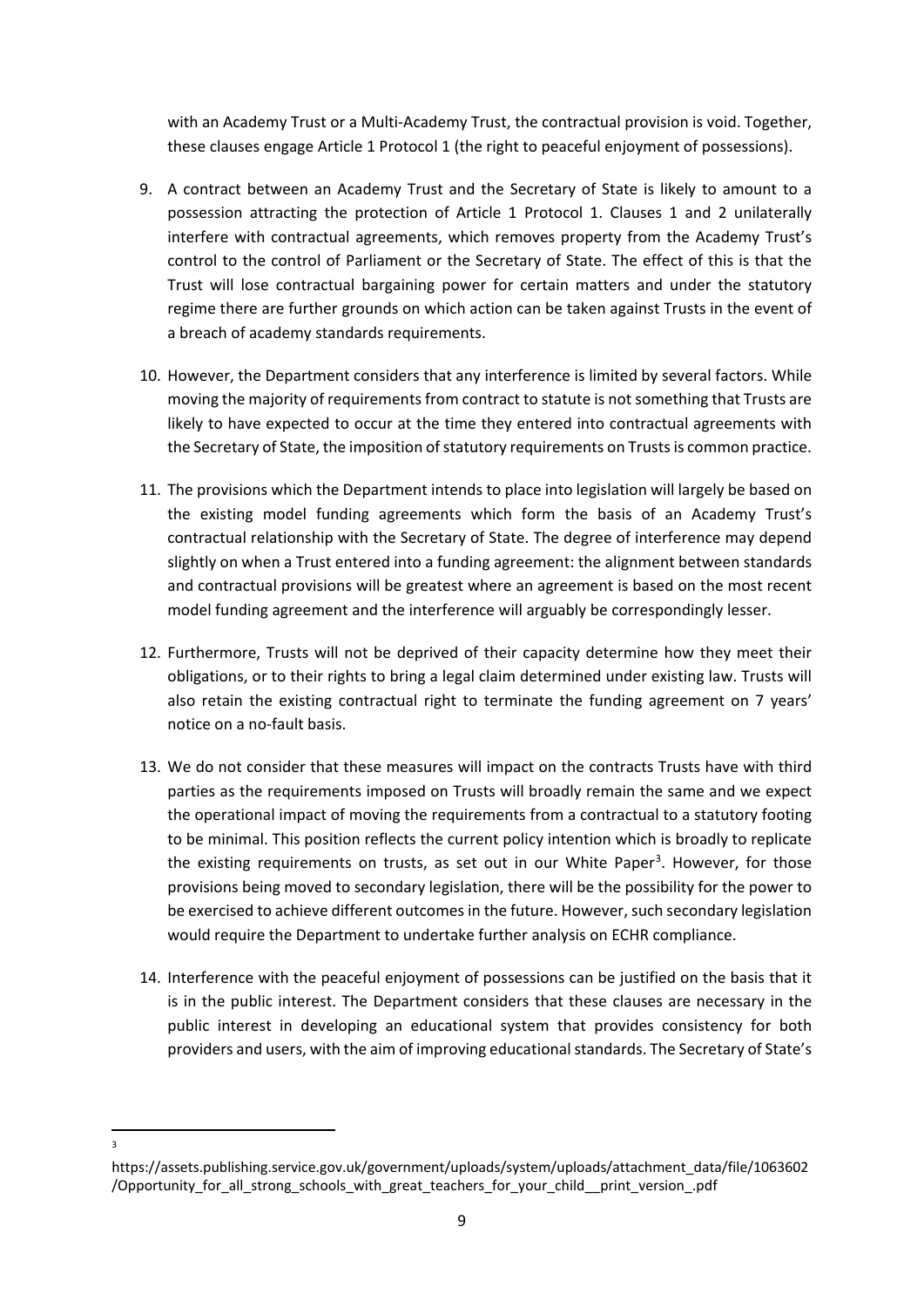ambition is to provide such consistency and improvement by moving the school system towards full academisation.

- 15. There is also a public interest in building confidence in the education system, in particular, that the Secretary of State is seen as having the appropriate powers to ensure that he can satisfy the duties set out above.
- 16. The Secretary of State has a general duty to promote the education of the people of England and Wales [\(s.10 Education Act 1996\)](https://www.legislation.gov.uk/ukpga/1996/56/section/10) and to improve standards in schools (s.11 [Education Act](https://www.legislation.gov.uk/ukpga/1996/56/section/11)  [1996\)](https://www.legislation.gov.uk/ukpga/1996/56/section/11).
- 17. Although the case centred on Article 2 Protocol 1 rather than Article 1 Protocol 1, improving the standard of education has been held to constitute a legitimate aim (*Kilic v Turkey* App no. 29601/05 (ECtHR, 5 Mar 2019))*.* The Department believes that such improvement would also be considered to be in the general interest within the meaning of Article 1 Protocol 1 given the wide range of interests which have been held to be such: for example, the protection of morals *(Handyside v UK* [1976] ECHR 5493/72 (7 December 1976)), the elimination of social injustice *(James and others v UK* App no 8793/79 (ECtHR, 21 Feb 1986))*,* the protection of the environment (in numerous cases).
- 18. In this context, the Department considers that these clauses are necessary to improve how requirements are imposed on Academy Trusts by establishing a mechanism that enables the Secretary of State to uniformly update the requirements of Trusts; efficiently improve educational standards; bring greater clarity to the matters that Trusts are required to comply with, and ensure public confidence in the Academies programme and the equitable treatment of Academies. These are all matters within the public interest.
- 19. The shift from fixed contractual requirements to amendable statutory requirements will enable the Government to respond (with appropriate Parliamentary scrutiny of any new requirements) to a need for improvement in, for example, the quality of academy management and governance, teacher qualifications, the curriculum, or exclusion of pupils.
- 20. As public bodies responsible for providing education, Trusts accept that they operate within a system that demands a flexible response to the changing needs of schools and pupils and to policy developments. Currently, the Department updates its key model governing documents approximately every 12-18 months. In addition to such updates, generally, educational providers can and should expect the Government to periodically review and implement systemic changes in the public interest and to satisfy statutory duties. Given this system, Trusts could not reasonably have expected the system to remain settled or significantly unchanged.
- 21. As regards procedural safeguards to protect Trusts' rights, the Department intends to engage widely with the sector to raise awareness of the changes and allow a sufficient notice period before the changes are implemented. As part of the Schools White Paper the Department engaged key stakeholders including the Charity Commission, Confederation of School Trusts and the main faith educations bodies.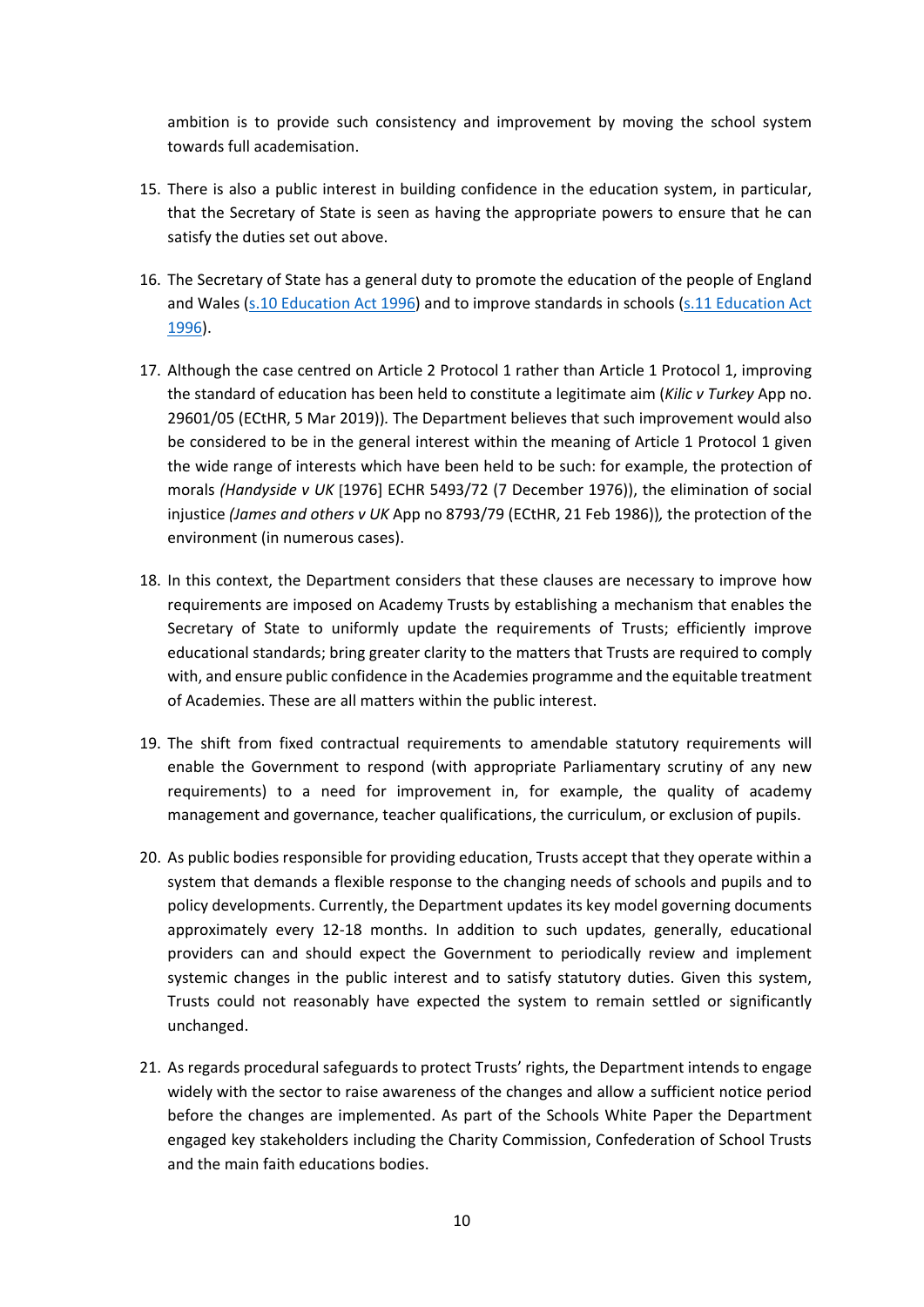- 22. Statutory guidance will be produced, intended to support Trusts with discharging their statutory functions and meeting the Secretary of State's expectations.
- 23. Going forward, Trusts will continue to have the opportunity to contribute to the process for updating the requirements as the regulations are likely to be updated every 2-3 years. When exercising a power to make these regulations, the Secretary of State will be required to comply with the provisions of the ECHR.
- 24. Given the legitimate aim of improving the standards of state education through introducing greater legal clarity, consistency and efficiency, the Department considers that these clauses are compliant with the ECHR and that the power under clause 1 can be exercised in an ECHR compliant manner.

## Clauses 19-27: Academy Schools with a religious character: governance; collective worship and religious education

- 25. The considerations which apply to clauses 1 and 2 apply similarly to these clauses. Article 1 Protocol 1 is engaged by the replacement of contractual provisions relating to governance, collective worship and religious education in academy schools with a religious designation with statutory provisions.
- 26. The analysis in paragraphs 13-18 and 20-21 above is applicable to these clauses. Additionally, the measures pursue the legitimate aim of ensuring that the religious ethos of a faith academy is reflected and supported through its governance arrangements, teaching and facilitation of children's engagement with their faith through collective worship.
- 27. The Department will engage with the sector and provide a sufficient notice period before implementing these changes. Decisions taken in respect of governance, collective worship and religious education will ultimately be amenable to judicial review
- 28. The Department considers that the provisions are compliant with the ECHR and the powers they confer can be exercised in an ECHR compliant manner.

## Clause 28: Academy grammar schools

- 29. The considerations which apply to clauses 1 and 2 apply similarly to clause 29. Article 1 Protocol 1 is engaged by the replacement of contractual provisions relating to selective admissions arrangements with statutory provisions. This will largely involve replicating in legislation rights and obligations which are currently contained in funding agreements, but the provision in such agreements for an Academy Trust to initiate the ending of selective admission arrangements will also be unilaterally voided without an equivalent legislative provision being put in place.
- 30. The analysis in paragraphs 13-18 and 20-21 above is applicable to these clauses. In addition,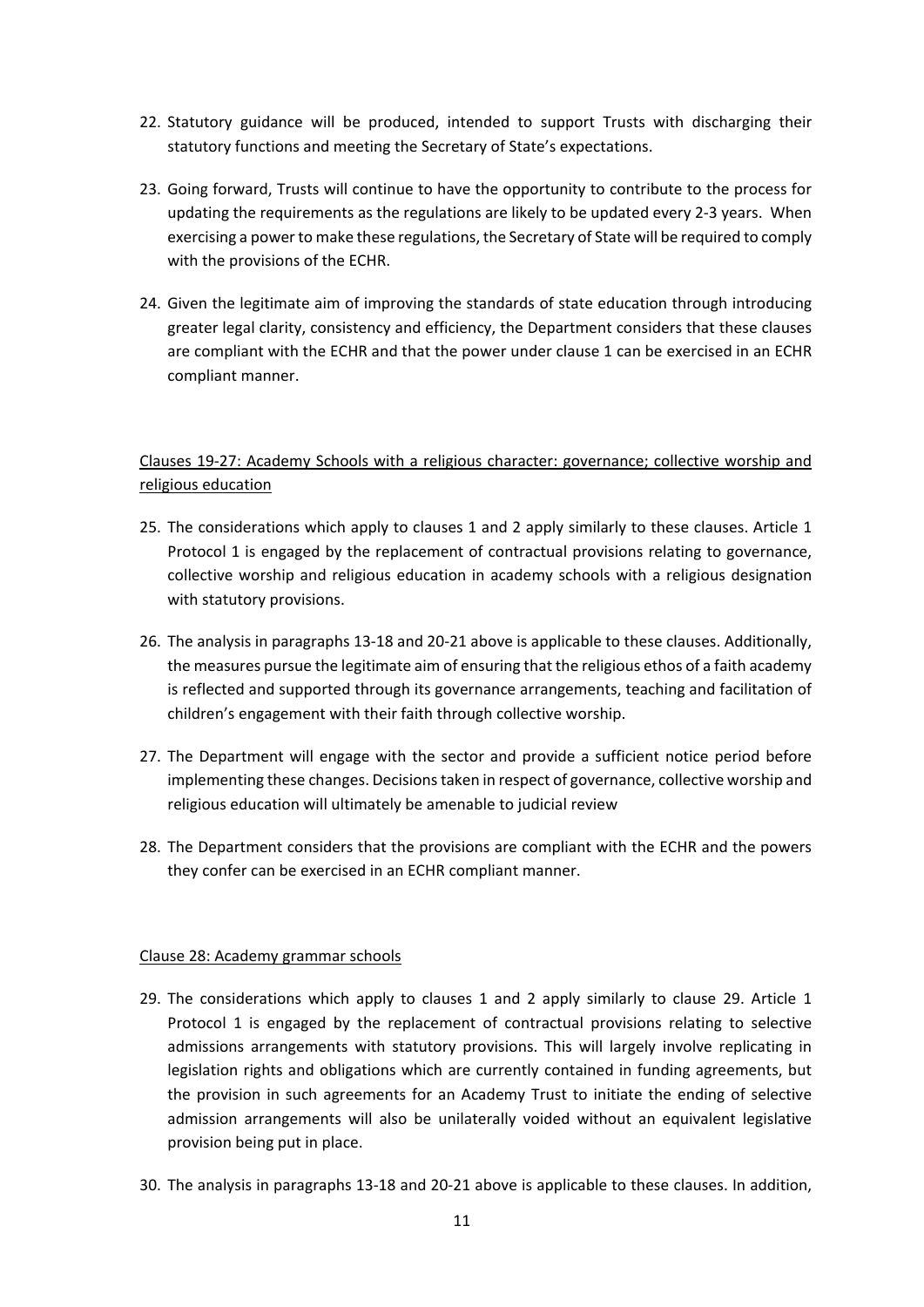the Government's overarching public policy aim is to support the existence and work of the 163 grammar schools that exist, and in particular in relation to their capacity to enhance social mobility. Grammar schools play an important role in the school system and will continue to do so in the future. Grammar schools are popular with families – being constantly oversubscribed – and provide an excellent education – 99% of them are rated Good or Outstanding and 75% are Outstanding.

- 31. As regards procedural safeguards to protect Trusts' rights, we will engage with the sector to raise awareness of the changes and allow a sufficient notice period before the changes are implemented. Further, decisions taken in respect of designating academy grammar schools or removing grammar school status will ultimately be amenable to judicial review.
- 32. The measures are considered to be proportionate, and to strike a fair balance between the general interest of the community and the private interest of Trusts. The Department considers that the provisions are compliant with the ECHR and the powers they confer can be exercised in an ECHR compliant manner.

#### Clause 7: Powers to appoint or require appointment of directors

- 33. Clause 7 arguably engages Article 1 Protocol 1 as it will override the terms of a Trust's Articles of Association (a contract) in relation to the appointment, removal and remuneration of trustees.
- 34. The intention is for this power to be used where the Academy Trust has failed to address the weaknesses in the Notice to Improve but where the Secretary of State is satisfied that the Trust has the capacity to address the issues with the assistance of the additional trustees. The Department considers this a proportionate measure for these circumstances.
- 35. The Department considers that any such interference is likely to be limited and would amount to a control of use, rather than a deprivation of property and would be capable of being justified in accordance with general public interest.

#### **Termination of Academy agreements and Academy framework agreements**

#### Clauses 8 – 18: Academy agreements and Academy framework agreements: termination

- 36. These clauses engage Article 1 Protocol 1 in that they unilaterally amend all funding agreements, which amounts in itself to an interference with the peaceful enjoyment of property (a contract) for the purposes of Article 1 Protocol 1.
- 37. The substantive effect of these unilateral amendments will also potentially engage Article 1 Protocol 1 because they will expand the circumstances in which the Secretary of State may terminate funding agreements. For many Academy Trusts they will also change the procedure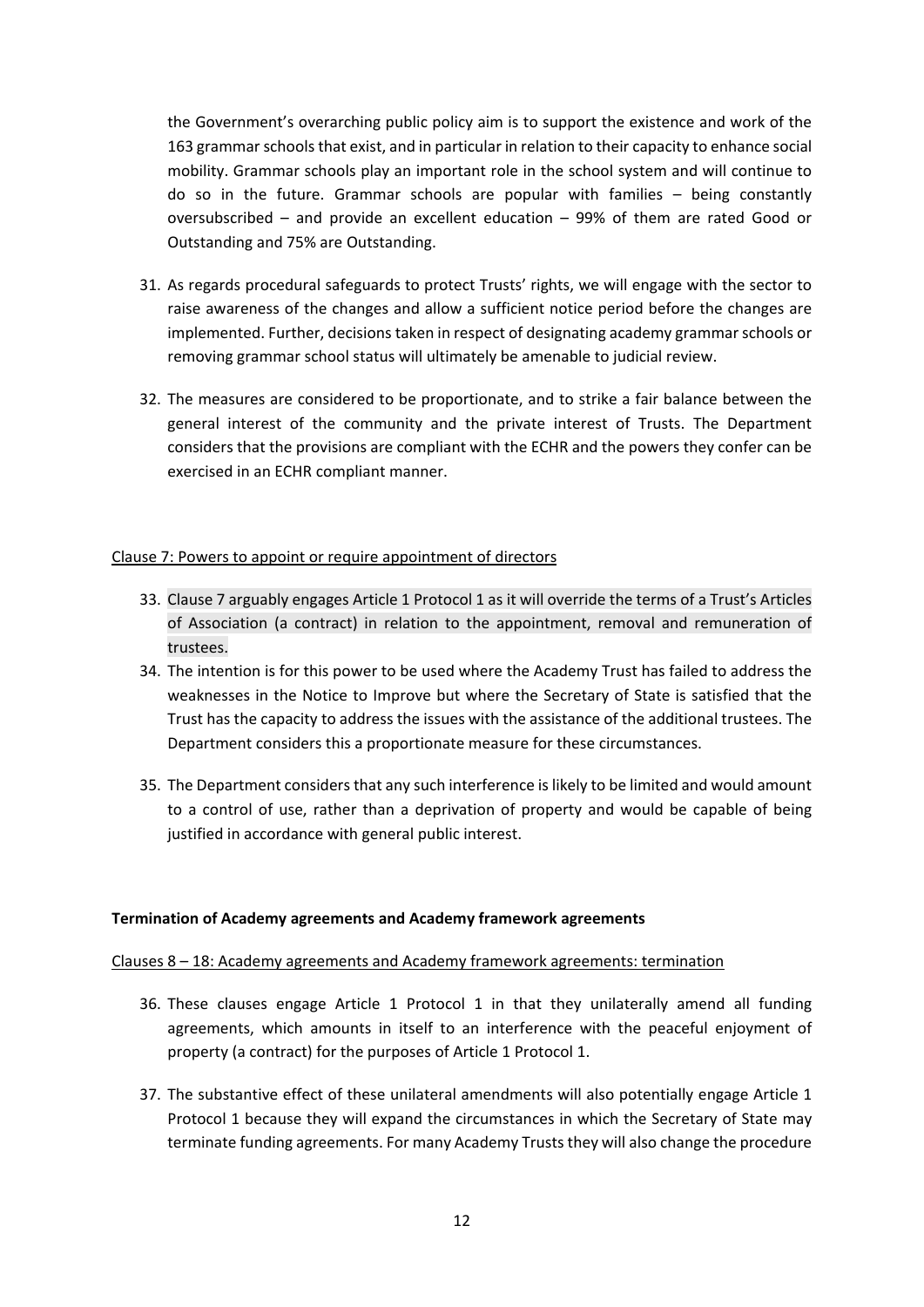for, and consequences of, termination. These provisions are likely to amount to the most significant interference with Article 1 Protocol 1 rights in the Bill.

38. The most significant changes to the existing termination provisions are summarised below. In view of the fact that these provisions are expressly designed to allow the Secretary of State to terminate funding agreementss, it is acknowledged that the interference could potentially amount to a deprivation of property for the purposes of A1P1.

## *Termination on grounds other than Ofsted Inadequate*

*39.* Since 2016, by virtue of section 2A of the Academies Act 2010, all funding agreements are deemed to include a standard provision allowing the Secretary of State to terminate a funding agreement if the relevant academy has been rated Inadequate by Ofsted. All funding agreements, regardless of when they were entered into, allow the Secretary of State to terminate on grounds other than Ofsted Inadequate but those grounds have been expanded over the years and the procedure for termination has become more favourable to the Secretary of State over time.

## *Adding new termination provisions to the Master Funding Agreement*

- 40. At present, Master Funding Agreements (funding agreements with Multi-Academy Trusts relating to all schools within the Trust) can only be terminated on limited grounds relating primarily to the solvency of the Academy Trust or the suitability of the trustees. These clauses provide for a series of new termination powers that will allow the Secretary of State to terminate the MFA on the following grounds:
	- a. Where the Academy Trust has breached the provisions of the Funding Agreement;
	- b. Where there has been a serious breakdown in the management or governance of the Academy Trust;
	- c. Where the safety of the pupils or staff is threatened at one or more of the Academies in the Academy Trust;
	- d. Where the Academy Trust has failed to comply with a direction issued by the Secretary of State;
	- e. Where the Secretary of State is satisfied that any weaknesses identified in a Notice to improve have not been sufficiently addressed.
- 41. The above will apply to all Master Funding Agreements and Single Funding Agreements for the first time and will represent a significant change to the legal position by extending the circumstances in which the Secretary of State may terminate a Master Funding Agreement and transfer all schools out of a failing Academy Trust.
- 42. Although Article 1 Protocol 1 contains no explicit procedural requirements, it has been construed to mean that persons affected by a measure interfering with their "possessions" must be afforded a reasonable opportunity to put their case to the responsible authorities for the purpose of effectively challenging those measures (pleading, as the case might be,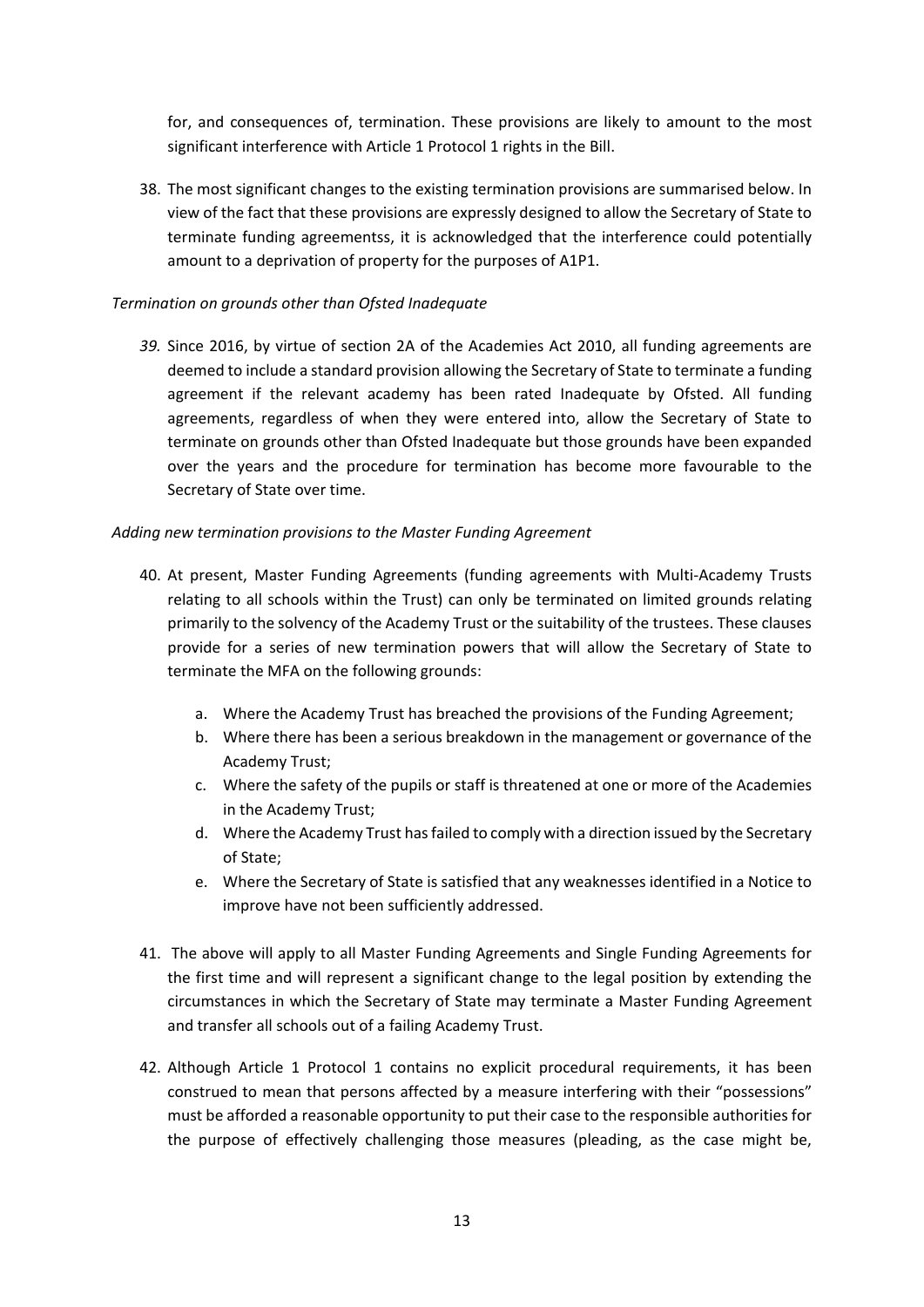illegality or arbitrary and unreasonable conduct) and that these guarantees are inherent in the principle of lawfulness (*Lekić v. Slovenia* App no 36480/07 (ECtHR, 11 Dec 2018) *§ 95).*

- 43. A number of procedural safeguards are in place to ensure the powers are exercised lawfully. Firstly, save for where the Academy Trust has breached the funding agreement or where there has been a serious breakdown, the new termination powers will be the final step in a series of interventions. Academy Trusts will therefore have had a reasonable opportunity to avoid termination proceedings being commenced. Secondly, the procedure for termination under the new powers requires the Secretary of State to serve a Termination Warning Notice affording the Academy Trust a further opportunity to address the concerns and/or make representations challenging termination before the FA is terminated. This ensures that their exercise is proportionate.
- 44. Lastly, where funding agreements are terminated under the new powers, the Secretary of State intends to continue to apply the current policy of considering indemnities or paying compensation to the Academy Trust, in appropriate circumstances. The Department is satisfied that these procedural safeguards and the availability of compensation means that a fair balance can be struck between that general or public interest and those of the Academy Trust (see *Howard v United Kingdom* App no 10825/84 (ECtHR, 16 Jul 1987)).
- 45. The Department considers that the interference with the rights outlined above can be justified on the basis of the public interest in developing an educational system that provides consistency for both providers and users, with the aim of improving educational standards, protecting pupils and staff and creating a stable education (see paragraphs 14-17 above).
- 46. The new powers are essential to strengthen the legislative framework regulating the Academies system as the academy sector grows and Academy Trusts become the predominant suppliers of education. Currently, Academies are regulated through Funding Agreements and intervention powers are concentrated at school and not trust level. This means that the Secretary of State's ability to take action is limited to where a trust is not delivering for the individual Academies within it to an extent that warrants intervention at a single academy level: systemic failure is hard to address. This also means that cases of Academy Trust failure can become protracted, risking the provision of education and costing significant amounts of public funds. The Department does not currently have powers to remove a good school from a failing trust so the performance of these schools is at risk of decline the longer an Academy Trust remains in a concerning state. Additionally, protracted cases of Academy Trust failure can cause reputational damage to the sector and the government.
- 47. The Secretary of State has a general duty to promote the education of the people of England and Wales (s.10 Education Act 1996) and to improve standards in schools (s.11 Education Act 1996). There is also a public interest in building confidence in the education system. In particular, it is important that the Secretary of State is seen as having the appropriate powers to ensure that he can satisfy the duties set out above.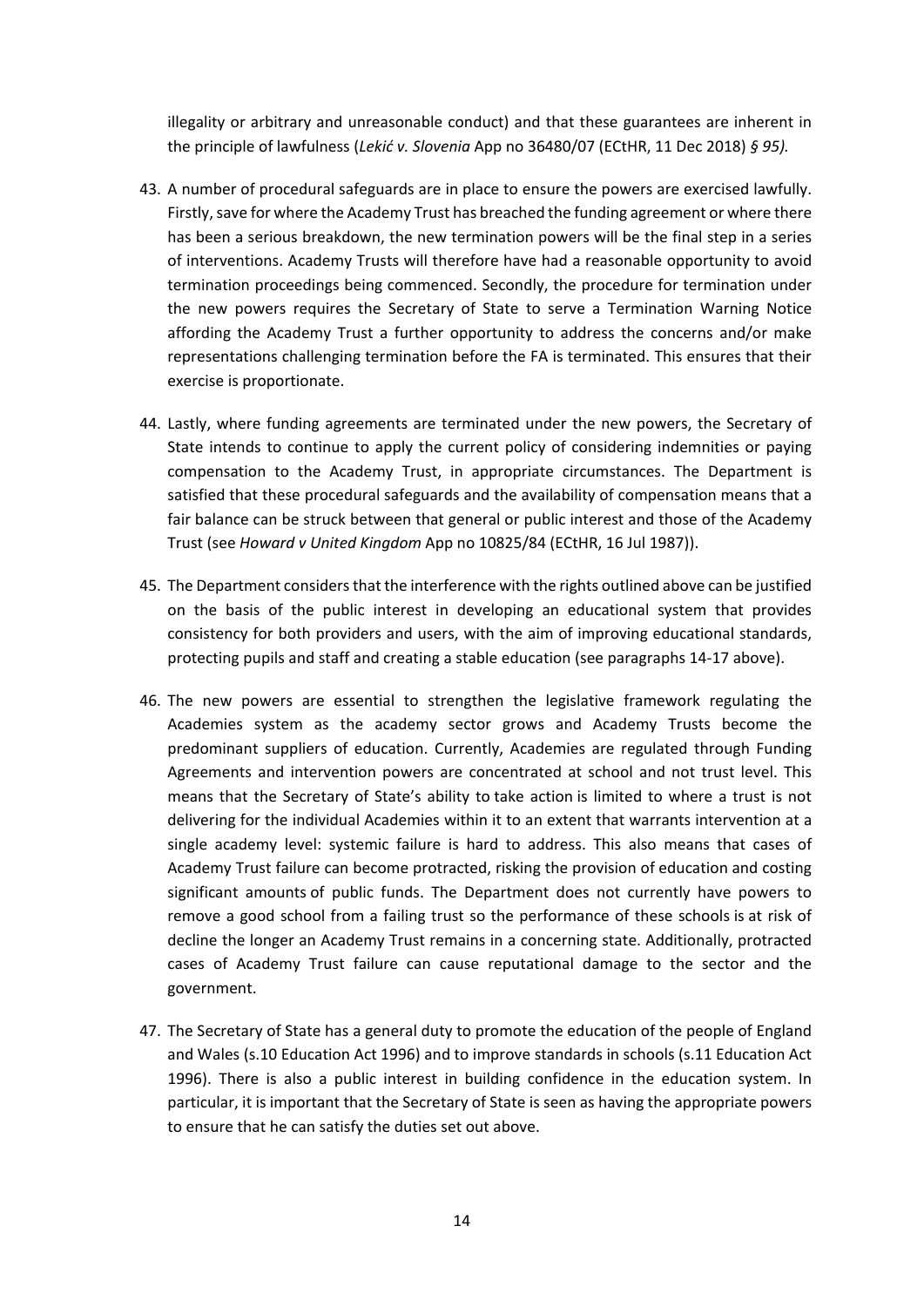- 48. As regards procedural safeguards, we will engage widely with the sector to raise awareness of the changes and allow a sufficient notice period before the changes are implemented. Statutory guidance will be produced, intended to support Trusts with discharging their statutory functions and meeting the Secretary of State's expectations. Further, decisions taken in respect of such requirements will ultimately be amenable to judicial review. The measures are considered to be proportionate and to strike a fair balance between the general interest of the community and the private interest of Trusts.
- 49. Given the legitimate aim of improving the standards of state education through consistency and efficiencies, we consider that the provisions can be exercised in an ECHR compliant manner.

## **Intervention powers imposing a legally enforceable restriction or requirement on how an Academy Trust operates and uses its property**

## Clause 5: Power to give compliance directions

- 50. This clause engages Article 1 Protocol 1 to the extent that the issuing of a direction imposes a legally enforceable restriction or requirement on how an Academy Trust operates and uses its property.
- 51. The Secretary of State will have the power to direct the Academy Trust to take or not take specified action as the Secretary of State considers to be necessary and proportionate for the purposes of enforcing the performance of the relevant duty in a reasonable way. The bar for intervention on the grounds of an unreasonable exercise of a duty is high (Wednesbury unreasonableness).
- 52. While there are circumstances in which the issuing of a direction could interfere with a right protected by Article 1 Protocol 1, such as if the Secretary of State issues a direction to prevent expenditure which would amount to a breach of the Academy Standards Regulations, the Secretary of State will nevertheless be under a duty to exercise the power in [an ECHR](https://www.legislation.gov.uk/ukpga/1998/42/section/6)[compatible way](https://www.legislation.gov.uk/ukpga/1998/42/section/6) and issue such a direction only where it is proportionate in the public interest.
- 53. Any such interference is likely to amount to a control of use, rather than a deprivation of property and would not amount to a breach of Article 1 Protocol 1 where it is justified in accordance with general public interest (see paragraphs 14-17 above).

#### Clause 6: Power to give a notice to improve

54. This clause engages Article 1 Protocol 1 as subsections (5) and (6) provide specifically for financial restrictions resulting from the issue of a Notice to Improve, in particular a requirement for an Academy Trust to seek the Secretary of State's permission before entering into certain transactions or certain types of transactions. A Notice to Improve may therefore amount to a control of use of property.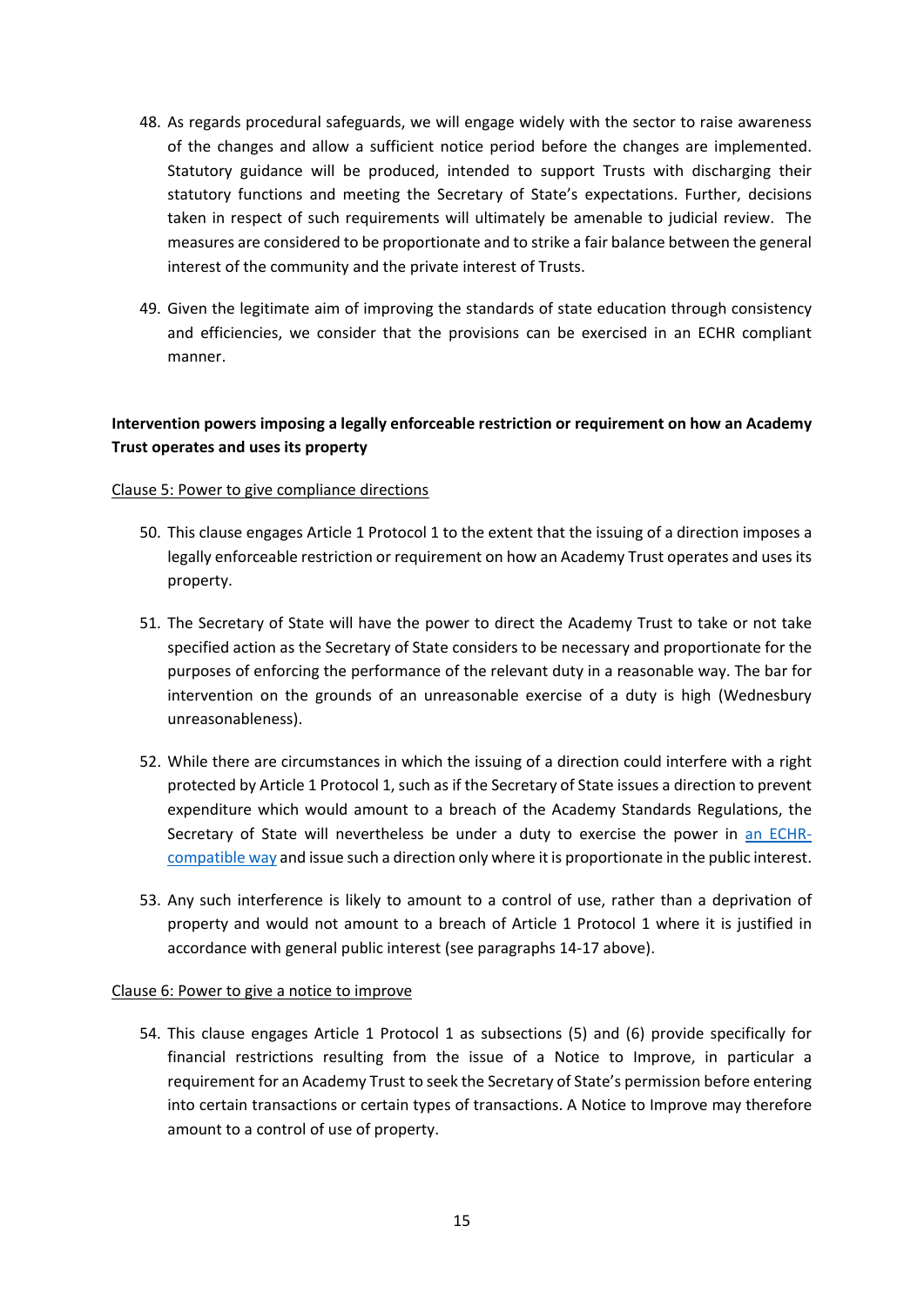- 55. As a safeguard, the Secretary of State must give notice of the Notice to Improve and allow the Academy Trust to make representations before it is formally issued. This will afford an opportunity for the Academy Trust to agree to remedy the weaknesses before any restrictions are imposed or to make representations challenging the Notice. This ensures that such a Notice is only given where a Trust has not used this opportunity to address a weakness and the Notice is therefore necessary.
- 56. The Secretary of State must exercise this power in a way which is compatible with the ECHR. In particular, restrictions can be tailored such that they are proportionate to the seriousness of the identified weakness(es) and the Secretary of State's discretion in refusing or granting permission to enter into certain transactions must be justified and reasonable.
- 57. Given the general public interest in improving consistency and standards in education (see paragraphs 14-17 above), the Department considers that that clause 6 is compliant with the ECHR and that the power it confers can be exercised in an ECHR compliant manner.

## **Intervention powers which impact the operation of a charity**

#### Clause 5: Power to give compliance directions

- 58. Clause 5 also arguably engages the civil limb of Article 6 (right to a fair trial) as a direction could have a significant effect on the operation of a charity, which could amount to a determination of a civil right.
- 59. The Department considers that judicial review (rather than a full-merits appeal) in these circumstances is sufficient, since a challenge is more likely to turn on the exercise of a policy judgement: whether it is appropriate to exercise the powers in the circumstances, rather than on a question of fact<sup>[4](#page-15-0)</sup>.
- 60. the Department considers that clause 5 is compliant with the ECHR and that the power it confers can be exercised in an ECHR compliant manner.

## **Education in conformity with religious and philosophical convictions**

Clauses 19-27: Academy Schools with a religious character: governance; collective worship and religious education

61. These provisions promote the fundamental principle in Article 9, in which there is explicit recognition of the importance of religion and devotion to individuals, as well as the objective of Article 2 of Protocol 1, which requires the state to respect the rights of parents to ensure

<span id="page-15-0"></span><sup>4</sup> *Bryan v The United Kingdom* (1995) 21 EHRR 342; *Runa Begum v Tower Hamlets London Borough Council*  [2003] 2 A.C. 430; *Tsfayo v United Kingdom* [2006] All ER D 177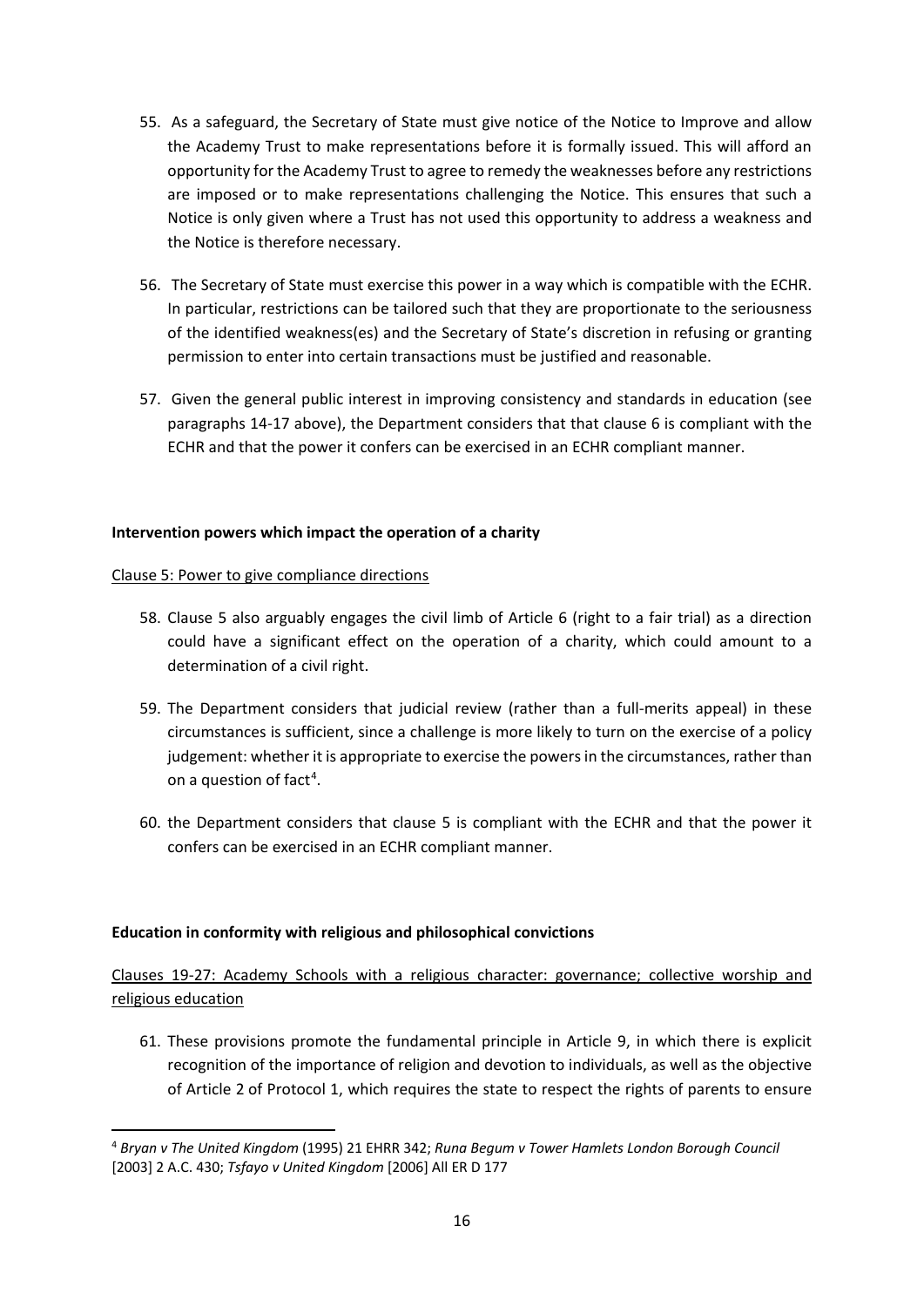teaching which conforms to their religious and philosophical convictions. States enjoy a considerable margin of appreciation concerning matters relating to the relationship between the state and religions and the significance to be attached to religion in society, particularly where these matters arise in the sphere of teaching and state education<sup>[5](#page-16-0)</sup>.

62. Sixth-form students can request to be excused from collective worship and religious education is not compulsory beyond compulsory school age. There is no legislative right for pupils younger than sixth-form age to withdraw themselves from religious education or worship (as is the case in existing maintained school legislation). However, the Department does not consider that there is any infringement of Article 2 Protocol 1 in this as the article itself says (our underlining): "*In the exercise of any functions which it assumes in relation to education and to teaching, the State shall respect the right of parents to ensure such education and teaching in conformity with their own religious and philosophical convictions*".

## **Academy schools with a religious character: differential treatment on the basis of religion**

## Clauses 19-27: Academy Schools with a religious character: governance; collective worship and religious education

- 63. The Department considers these clauses to be compliant with Article 14. The Department considers it arguable that these provisions are within the ambit of Article 9 because of the direct link to religion given that the purposes of the provisions are to secure the religious ethos of an Academy school and ensure the provision of religious worship and education.
- 64. The Department acknowledges that these provisions potentially allow for differential treatment between those in an analogous position on the basis of religion. Where an academy is a designated faith academy, a pupil of that faith may be treated more favourably than a pupil not of that faith as they are able to access education at a school whose ethos aligns with their faith. This arguably the case in particular in relation to those who subscribe to Christian faiths since Catholic and Church of England schools make up the vast majority of faith schools. Clauses 19 and 20 contemplate a situation where trustee, member or staff appointments (or their termination) are made with religious body input. It is therefore likely that those of the same faith as the faith academy may be treated more favourably in being preferred for appointment to such posts than those who are not of the relevant faith.
- 65. The Department's view is that there is an objective and reasonable justification for any differential treatment.
- 66. The clauses pursue the legitimate aim of ensuring that the religious ethos of a faith academy is reflected and supported through its governance arrangements, teaching and facilitation of children's engagement with their faith through collective worship. This supports the social

<span id="page-16-0"></span><sup>&</sup>lt;sup>5</sup> Page 42 of the ECHR's [guide](https://www.echr.coe.int/Documents/Guide_Art_9_ENG.pdf) on Article 9.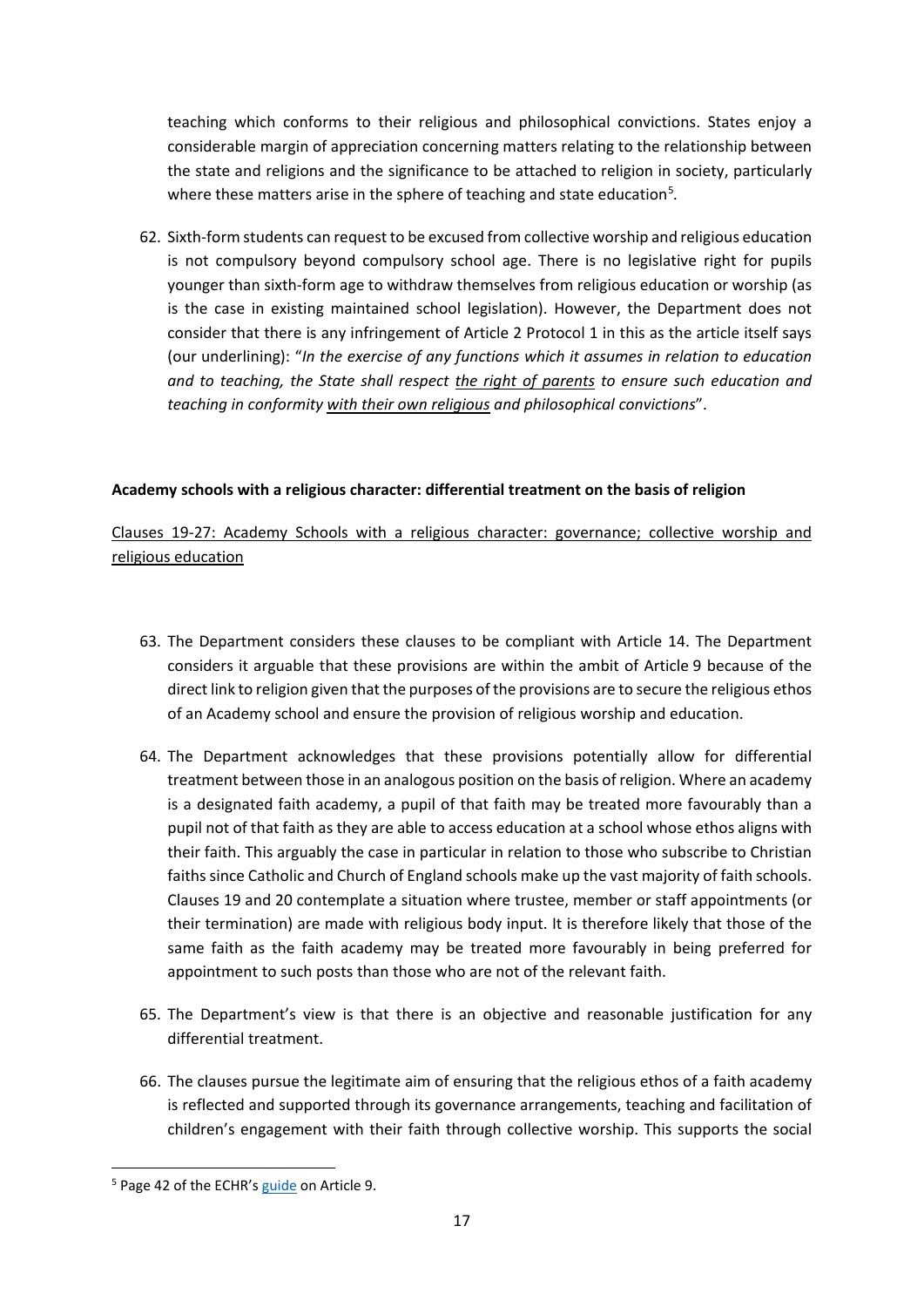policy of allowing religious education, which brings plurality and diversity to the education system.

- 67. It is considered that this aim is sufficiently important because the United Kingdom has a strong tradition of faith schools as, historically, religious bodies largely provided education. There remains significant demand from parents for education for their children which is in accordance with their religious and philosophical beliefs and the significant proportion of religious designated schools in the sector reflects this. The existence and operation of schools designated with a religious character is a key social policy objective, which has been enshrined in legislation. For example, and importantly, there are well established exemptions in legislation allowing faith schools to operate with a religious ethos, with key exemptions set out in the Equality Act 2010. The provisions contemplated are intended to operate within the ambit of the Equality Act 2010 and not create any additional exceptions.
- 68. The clauses also provide reassurance to stakeholders concerned about the effect on the religious character of a faith school of joining a Multi-Academy Trust. This supports the legitimate aim, in the public interest, of supporting the Secretary of State's ambition for improving educational standards by moving the school system towards full academisation, led by strong Multi-Academy Trusts.
- 69. The Department considers that the provisions are rationally connected to the social policy objectives. The Department considers that providing for the security of the religious ethos of faith Academies in relation to governance arrangements, collective worship and religious education are a proportionate part of a structure that supports the important social policy of allowing religious education and facilitating proposals for full academisation.
- 70. The Department believes that it has struck an appropriate balance between the rights of the parents and children of the same faith as the religiously designated school and parents and children of other faiths attending the school: it is not compulsory for a child to attend a school with a religious designation and parents who do choose to send their children to a designated faith school can apply for their child to be excused from religious education and collective worship obligations.

#### **Academy grammar schools: differential treatment on the basis of ethnic background or disability**

#### Clause 28: Academy grammar schools

71. Through this measure we are arguably further entrenching the grammar school system (i.e. a system that allows schools to select pupils by high ability) by making it harder to remove selective admission arrangements.

While Article 2 Protocol 1 is not engaged on a standalone basis, there is a tenuous argument (in the Department's view) that Article 14 is engaged within the ambit of Article 2 Protocol 1 if argued that the entrenchment of the grammar school system in this way indirectly subjects those of certain ethnic backgrounds, and more tenuously, those with special educational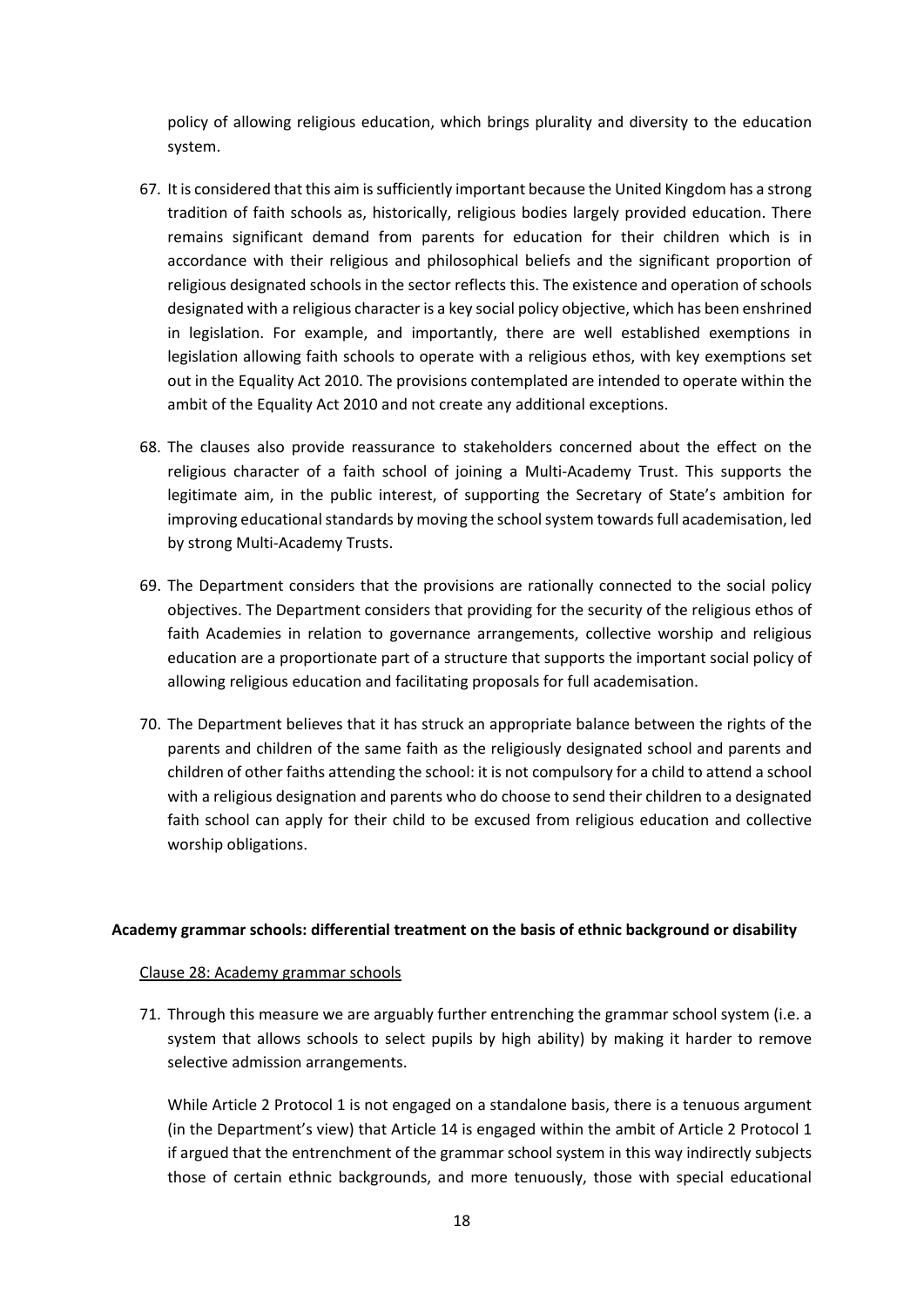needs and disabilities to differential treatment. There is some evidence that those from white lower socio-economic backgrounds may be subject to differential treatment because they are less likely to pass grammar school entrance tests than those from minority ethnic backgrounds<sup>[6](#page-18-0)</sup>. There is also some research that argues that children with special educational needs or disability are less likely to obtain a grammar school place<sup>[7](#page-18-1)</sup>. However, it is unclear whether this research took into account the ability profile of applicants. DfE data shows that, if we look at only high ability SEND children, SEND pupils are proportionately represented.

- 72. The Department's view is that there is an objective and reasonable justification for any differential treatment, to the extent that differential treatment exists.
- 73. The measure relating to grammar schools pursues the legitimate aim of supporting the Secretary of State's public policy ambition for improving educational standards by moving the school system towards full academisation led by strong MATs. The Secretary of State has identified that to reassure stakeholders connected to grammar schools about the prospect of joining strong MATs, there is a need to provide legislative safeguards preventing an Academy Trust from proposing the removal of selection. The aim is also to prescribe a consistent and equal system common to all grammar schools about how their selective admission arrangements can be removed. This measure is therefore rationally connected to this legitimate aim. In addition, the Government's overarching public policy aim is to support the existence and work of the 163 grammar schools that exist, and in particular in relation to their capacity to enhance social mobility. Grammar schools play an important role in the school system and will continue to do so in the future. Grammar schools are popular with families – being constantly oversubscribed – and provide an excellent education – 99% of them are rated Good or Outstanding and 75% are Outstanding.
- 74. This measure also goes no further than is necessary to accomplish the objective. It is anticipated that very few Academy Trusts would wish to remove selective admissions but their ability to do so under current contractual arrangements acts as a real barrier to the Secretary of State's ambition to move as many schools as possible into strong Academy Trusts. The measure is therefore expected to have very limited operational impact while providing an important safeguard for grammar schools wishing to convert to Academy status. Finally, the department considers that it strikes a fair balance between the rights of the individual and the interests of the community because it puts the ability to remove selection democratically in the hands of parents who have the main interest in, and knowledge of the relevant schools, and allows existing grammar schools to continue in areas where there is this parental support for them.

#### **Transfer of land**

<span id="page-18-0"></span><sup>6</sup> E.g. [Education Datalab demographic analysis](https://ffteducationdatalab.org.uk/2016/11/ethnic-minority-groups-are-great-at-passing-the-11-plus/)

<span id="page-18-1"></span><sup>7</sup> Gorrard and Siddiqui (2016) [Grammar schools in England: a new analysis of social segregation and academic](https://www.tandfonline.com/doi/full/10.1080/01425692.2018.1443432)  [outcomes](https://www.tandfonline.com/doi/full/10.1080/01425692.2018.1443432)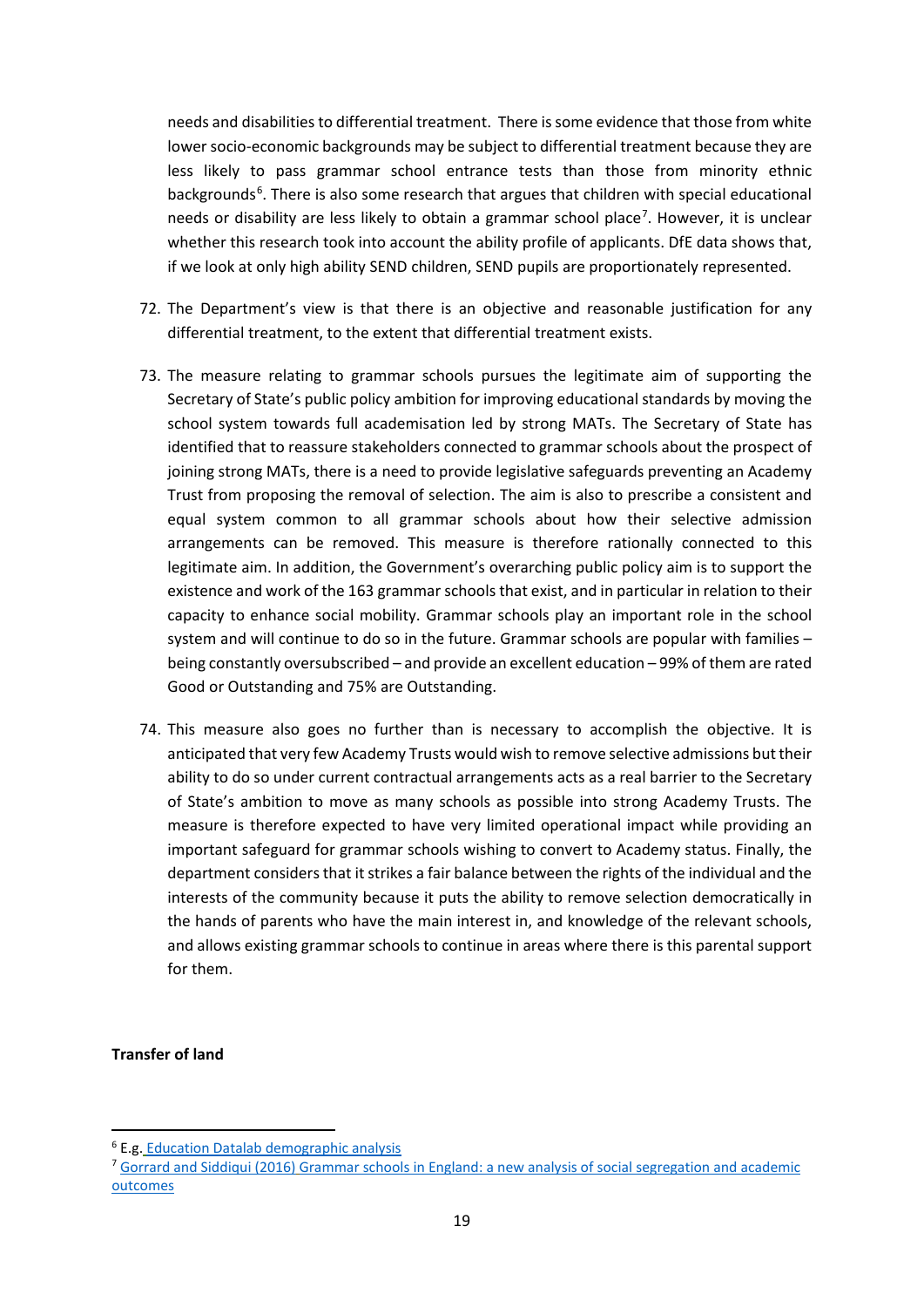#### Clause 29: Local authorities: power to apply for an Academy order

- 75. A local authority cannot have victim status under Article 34. However, the Department believes that thus clause arguably engages Article 1 Protocol 1 to a limited extent because the measure also enables an application for an academy order to be made by a local authority where that authority does not own the land on which the school is situated. This is most commonly the case with faith schools where trustees – often a Diocese or other religious body – hold the land on trust for the purposes of a school.
- 76. In such circumstances, the application for and the making of an academy order may interfere with the landowner's Article 1 Protocol 1 rights, as the academy order sets in train a process which can lead to the land's transfer to or occupation by another party such as an Academy Trust. However, where the land in question is privately owned, including by charitable trustees, even the making of an academy order cannot forcibly transfer that land out of that private ownership. There must be agreement on the part of the landowner for the land to be occupied by an academy.
- 77. Where the land in question is "publicly funded land" within the meaning of paragraph 22 of Schedule 1 to the Academies Act 2010, because it has been acquired or enhanced through the expenditure of public funds, there are already provisions in the Academies Act 2010 which enable the landowner to be compensated, should the Secretary of State take the unusual step of exercising his power to direct the transfer of the land to another party.
- 78. The measure contains no new provisions relating to land or other assets but will merely result in the application of provisions introduced by the Academies Act 2010.
- 79. The Department considers that on the occasions where it is necessary to compensate a landowner for the transfer of publicly funded land to an academy trust, there may still be an interference in a property right. However, the Department considers that the advancement of the academy conversion programme is in the public and general interest, as the purpose of the interference isto improve educational standards through creating more good schools(see paragraphs 14-17 above), and that the availability of compensation means that a fair balance can be struck between that general or public interest and those of the landowner – see *Howard v United Kingdom.*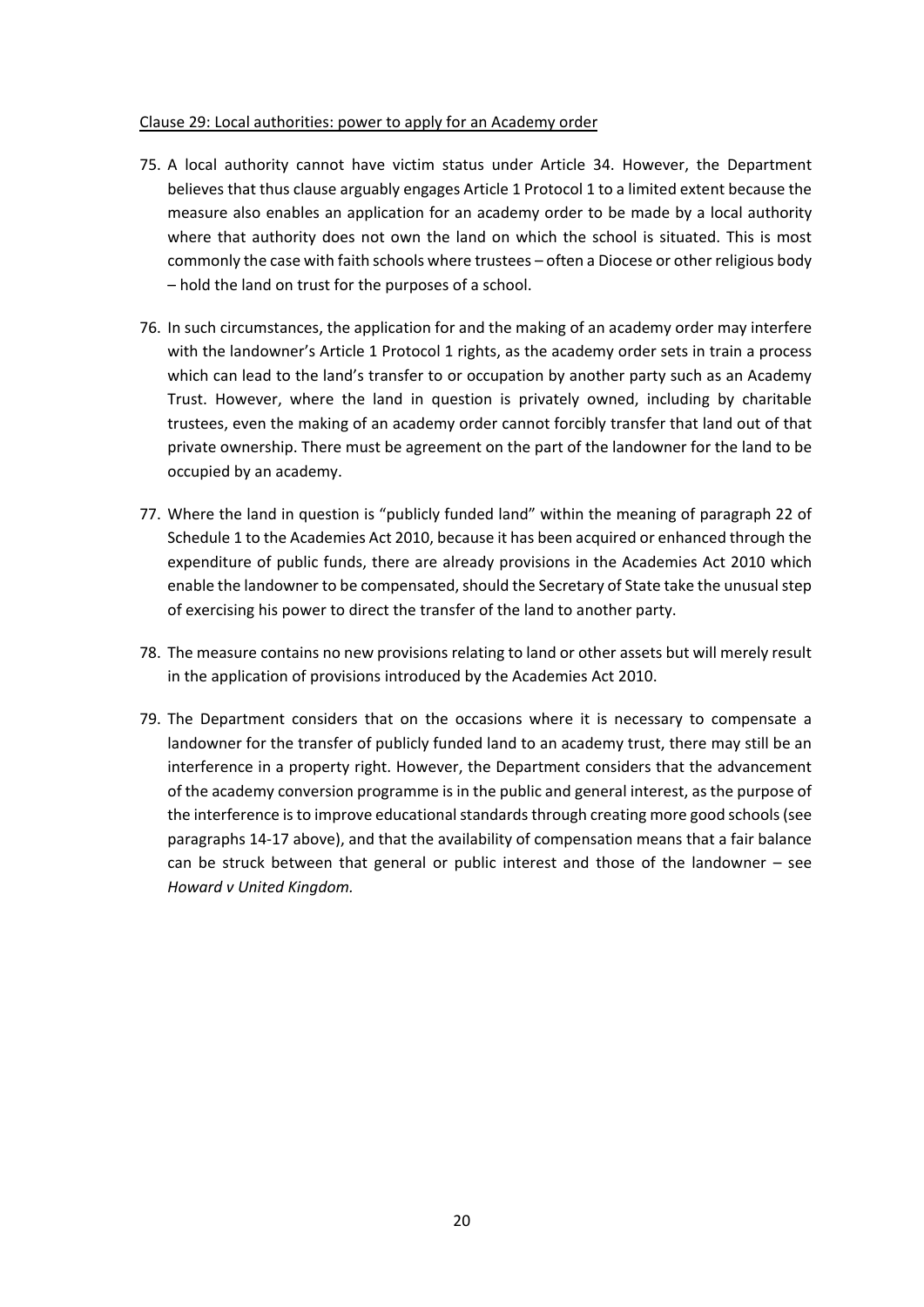### **Part 2: Schools Funding**

#### **Change to expected funding provision**

- 80. It is arguable that Article 1 of Protocol 1 is engaged as school funding or the legitimate expectation that a certain amount of funding will be received by a school or group of pupils, could constitute a "possession" for the purpose of this right<sup>[8](#page-20-0)</sup>.
- 81. Governing bodies of maintained schools and local authorities cannot have victim status, For the reasons set out at paragraphs 1-4 above the Department considers that victim status also does not extend to Academy Trusts. The Department recognises however that it might be argued in the absence of settled case law on the point that Academy Schools (and some early years providers) could be considered victims for the purposes of the Human Rights Act. We address that argument below for completeness.
- 82. A pupil or group of pupils in local authorities or schools whose funding has been adversely affected by the policy adopted could potentially fall within the definition of victim as this includes someone "*directly or indirectly affected*"[9](#page-20-1) by the alleged violation. However, the Department considers that this connection is remote and that the impact is rather on the governing body or proprietor of a school as opposed to individual pupils; to argue otherwise would undermine/subvert the will of Parliament in respect of [section 7\(7\) HRA.](https://www.legislation.gov.uk/ukpga/1998/42/section/7)
- 83. Implementing a national funding formula to ensure that school funding is distributed in a fair consistent way, based on the needs of the pupil and accounting for the differing needs of differing parts of the sectors, is a legitimate aim in the public interest.
- 84. Providing flexibility in the system in respect of certain parts of the national funding formula, enabling local authorities to make decisions where that is deemed most appropriate, helps ensure that this is a proportionate means of achieving this aim.
- 85. The Department considers that any interference will be minimal and will be proportionate, as the Department's position is that all schools will receive sufficient funding.

<span id="page-20-0"></span><sup>8</sup> *In Špoljar and Dječji Vrtić Pčelice v. Croatia* (dec.), §§ 38-46 the Court considered the applicants' complaint, about not receiving the same amount of subsidies as public kindergartens, to be "manifestly ill-founded" since the private and public kindergartens were not in an analogous or relevantly similar position. The judgement did not directly discuss the extent to which such funding/subsidy could be a possession for a purpose of A1P1, but it seemed to be assumed that this was the case.

*It is noted that welfare* benefit is a possession falling withinA1P1 for persons satisfying its requirements (Stec and Others v. the United Kingdom (dec.) [GC], § 54). School funding is not directly analogous as it is not an *individual* benefit but rather funding provided to institutions. But given that an essential characteristic of a "possession" is that there is economic value, the Department concedes it is possible that the court could extend this reasoning to *access to childcare and educational settings/school funding* given that this could be construed to entitle the applicant to a real economic benefit (e.g. entitlement to statutory free childcare that is provided at a maintained nursery school).

<span id="page-20-1"></span><sup>9</sup> *Vallianatos and Others v. Greece* (2014) 59 E.H.R.R. 12 §47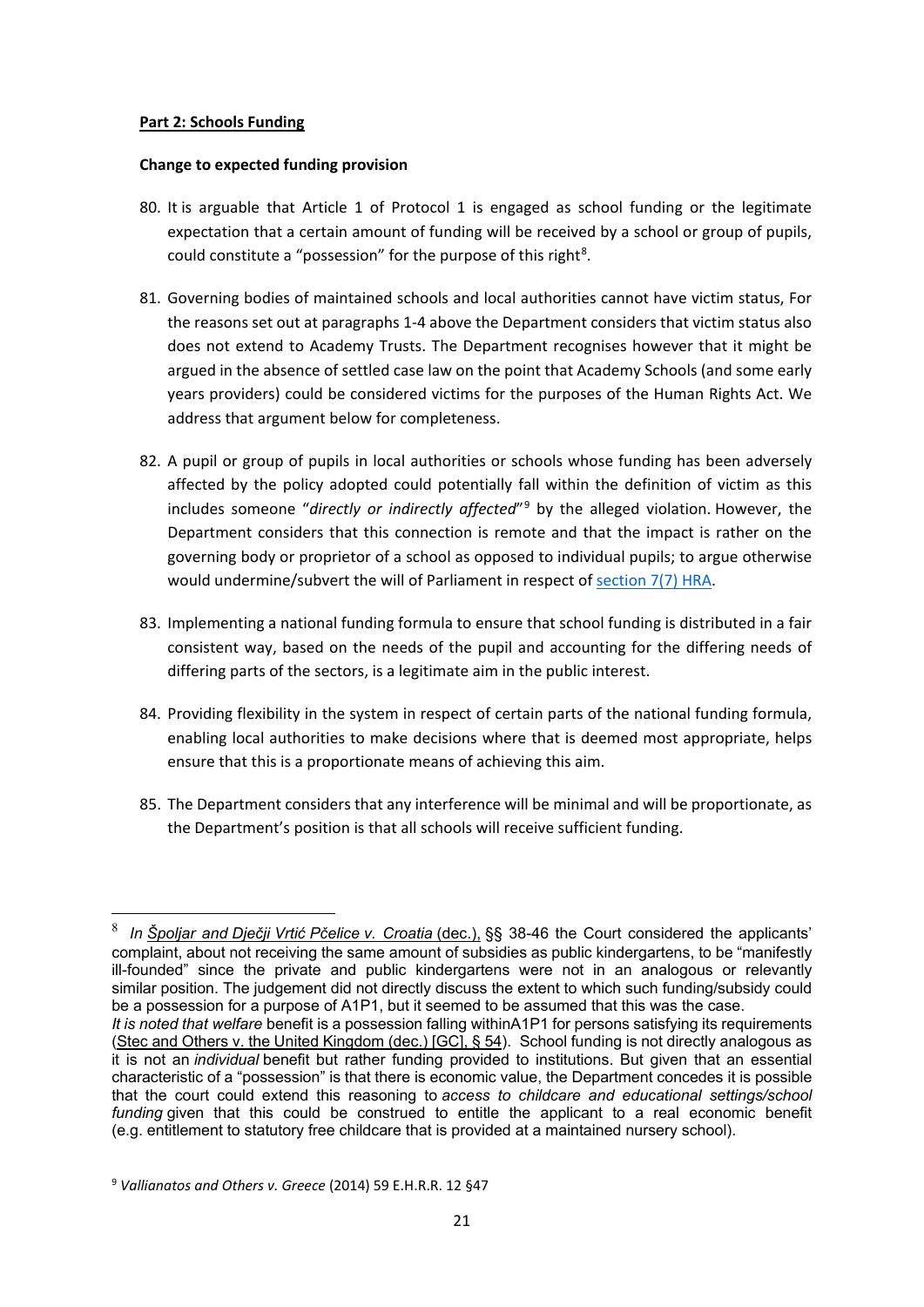- 86. In relation to the provision about national-to-local budget reallocation (clause 40), it is integral to the fairness of this system that there is sufficient flexibility to enable the movement of funding to address pressures on high needs funding. Having a mechanism for the movement of funding can address the risk of high needs pressures escalating to an unsustainable level for local authorities. Such a mechanism is similar to that contained in the current funding arrangements.
- 87. Any interference with Article 1 Protocol 1 rights resulting from this provision is, in the Department's view, proportionate, because it strikes a fair balance: providing for a fair funding system, that ensures that all key players play their part in providing education for children with special educational needs and disabilities, in the most appropriate setting (which may be mainstream provision) is a legitimate public-interest aim and there are safeguards in place to ensure that the views of those affected are taken into account. Reducing the funding in the following year will give the Department sufficient time to assess the school's actions and to make a fair deduction.

#### **Difference in funding provision for special schools and pupil referral units**:

- 88. Article 14, taken with Article 1 Protocol 1, may also be engaged as these provisions enable different types of schools to be funded differently. In particular, special schools and Pupil Referral Units (PRU) (which will have a higher proportion of children with disabilities and longterm health needs then mainstream schools) will not receive the "national formula allocation" unless the Secretary of State exercises the regulation making power to bring such types of schools within scope.
- 89. The provisions do not make significant changes to the way high needs provision is funded; and all schools will receive a minimum level of funding regardless of the funding mechanism.
- 90. The view of the Department is that these provisions do not constitute an infringement of Article 14. There is an objective justification for the difference in treatment: the high needs funding system has been widely consulted on and reflects the complexity of provision, the complexity of needs of children with high needs and the resulting increased cost of provision.
- 91. Article 14 does not prohibit the different treatment of different groups to address "factual inequalities" and in some cases compels such different treatment (where it would be discriminatory not to address an inequality). The Department's view is that funding allocation which takes into account variations in funding requirements occasioned by specific, complex provision and needs, rather than according to the National Funding Formula, is differential treatment which addresses a factual inequality.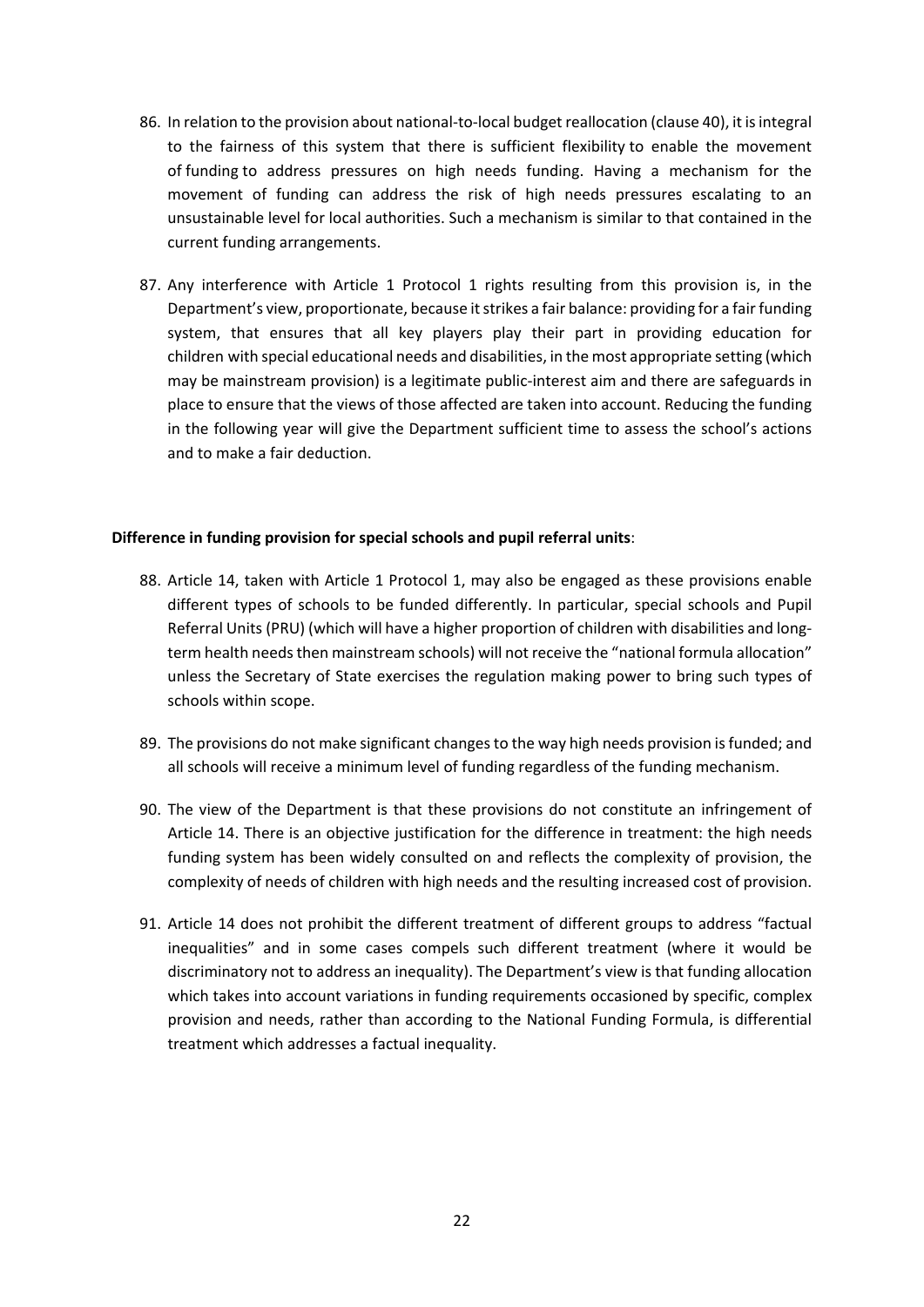### **Part 3: Children not in school and school attendance**

#### **Requirement of children to attend school in certain circumstances**

- 92. Under certain circumstances, a parent may be required to send their child to a school in addition to whatever education they may choose to provide outside school and be prosecuted if they fail to do so. A requirement for a parent to send their child to school arguably interferes with private and family life and so engages Article 8. Article 9 and Article 2 Protocol 1 are also arguably engaged as such a requirement has the potential to interfere with the "right of parents to ensure … education and teaching in conformity with their own religious and philosophical convictions."[10](#page-22-0)
- 93. There is no consensus amongst Contracting States in relation to compulsory attendance at school, so the ECtHR has accepted this as falling within the State's margin of appreciation – see *Konrad v Germany* app no 35504/03 (ECtHR, 11 Sept 2006). The Court in this case rejected claims that Articles 8 and 9 of the Convention and Article 2 Protocol 1 were breached when home education was banned requiring education in a private or state school.
- 94. The Department considers that any interference with Article 8 or Article 9 is necessary and proportionate in the interests of protection of the right of the child to an education, following *Konrad v Germany* (2006). Interference can also be justified as necessary for the protection of health and morals, as the measure will help to identify children who may be neglected or socialised in ways that are harmful to them or make them harmful to others.
- 95. The Department is of the view that the proposals comply with Article 2 Protocol 1, as the right of parents to respect for their religious and philosophical convictions is secondary to the fundamental right to education outlined in the first sentence.
- 96. The circumstances in which a parent would be required to send their child to a school will only arise where the local authority is not satisfied that the child is receiving efficient full-time suitable education, which ensures that the measure does not go beyond what is necessary for protecting these interests.
- 97. The Department considers that there are appropriate safeguards in place under the framework, including that the parent can apply for a school attendance order to be revoked and may also refer the question to the Secretary of State.

#### **Sharing of information**

98. The Department considers that the provisions relating to the sharing of information by the local authorities to the Secretary of State and others comply with Article 8. They do not require a course of action that is incompatible with Article 8. The sharing of any information

<span id="page-22-0"></span><sup>10</sup> Article 2 Protocol 1: "*No person shall be denied a right to an education. In the exercise of any functions which it assumes in relation to education and to teaching, the State shall respect the right of parents to ensure such education and teaching is in conformity with their own religious and philosophical convictions.*"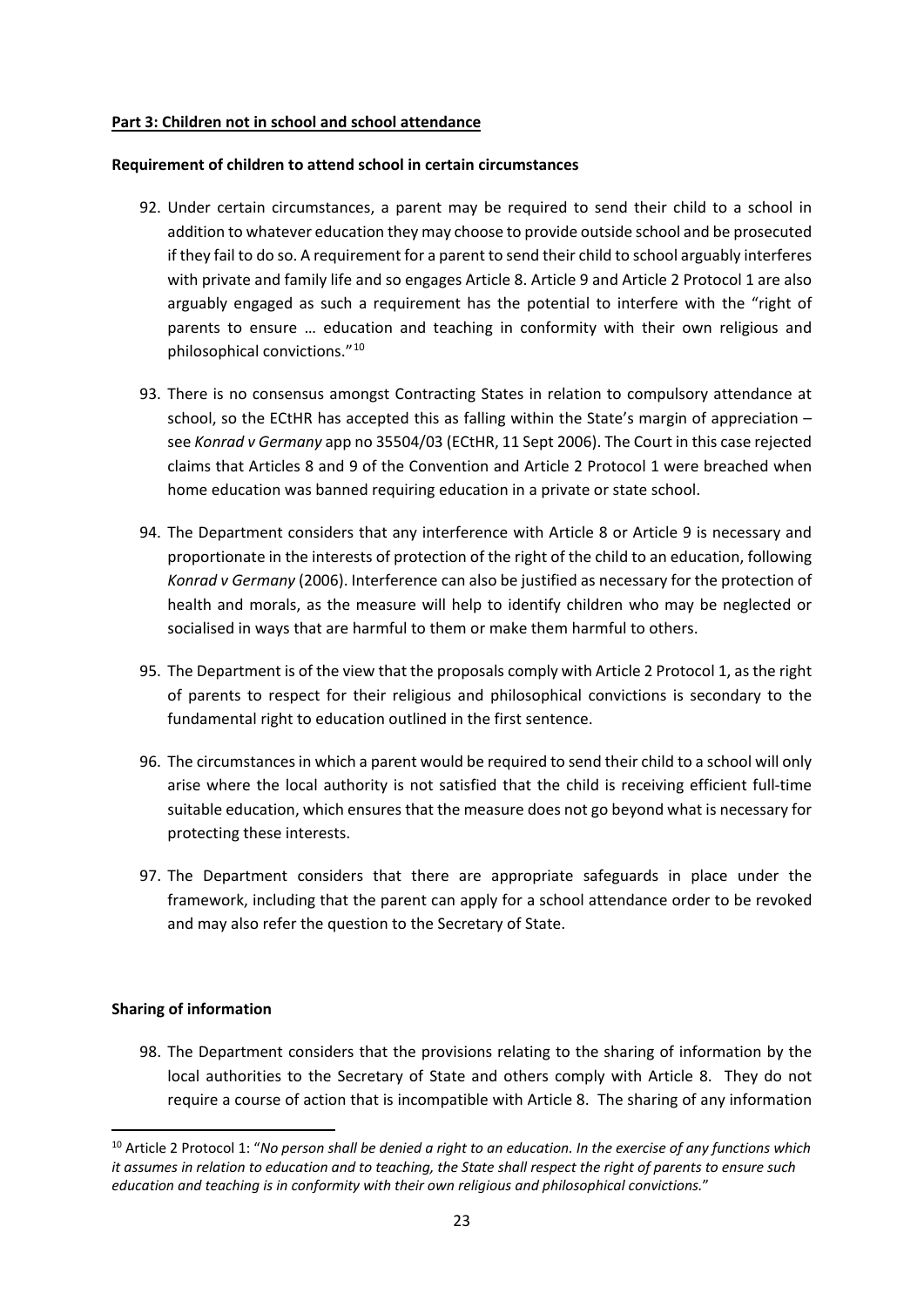will still have to be compatible with Convention rights, the UK GDPR and the Data Protection Act 2018 (where personal data is shared). The requirement to comply with data protection law will act as a significant safeguard.

99. Where there is any interference with the right to privacy, the Department considers that this will be necessary and proportionate for the discharge of functions designed to protect the right of children to an education and to protect health and morals through safeguarding.

## **Prosecution of parents for failure to comply with a school attendance order**

- 100. Failure to comply with a school attendance order is an offence under s443 Education Act 1996 unless the parent can prove that they are causing the child in question to receive efficient full-time suitable education otherwise than at school. Clause 50 arguably engages Article 6, as it expands this offence and increase the maximum sentence for the offence, raising the maximum fine and introducing a potential custodial sentence.
- 101. The offence issubject to all the normal criminal procedures including the presumption of innocence, trial in the magistrates' court, and onward appeal. The burden of proving the substantive charge is on the prosecuting local authority. There are two additional special statutory defences in respect of which the burden of proof is reversed but this is not necessarily incompatible with Article 6 (see below at paragraph 105). The matters to be proved are well within the knowledge of the defendant. Section 443 was held to be compatible in *Oxfordshire County Council v JL* [2010] EWHC 798.

#### **Penalty for failure to provide information or providing incorrect information**

- 102. Under new section 436E of the Education Act 1996 (clause 48), there is a duty on certain persons to provide information under threat of a monetary penalty recoverable as a civil debt.
- 103. Under new Schedule 31A to that Act, if a local authority proposes to require a person providing education to pay a penalty for failure to provide information or provides incorrect information, they must give the person a warning notice. The person has the opportunity under the proposed regime to make written representations to the local authority before the local authority decides whether to require them to pay the penalty. If the local authority is no longer satisfied that the person has failed to provide the information or has provided incorrect information, it may not issue the penalty. There is also a right of appeal to the First-Tier Tribunal.
- 104. It is possible for such a penalty regime to be compatible with Article 6 provided that such a decision can be reviewed by an independent and impartial tribunal.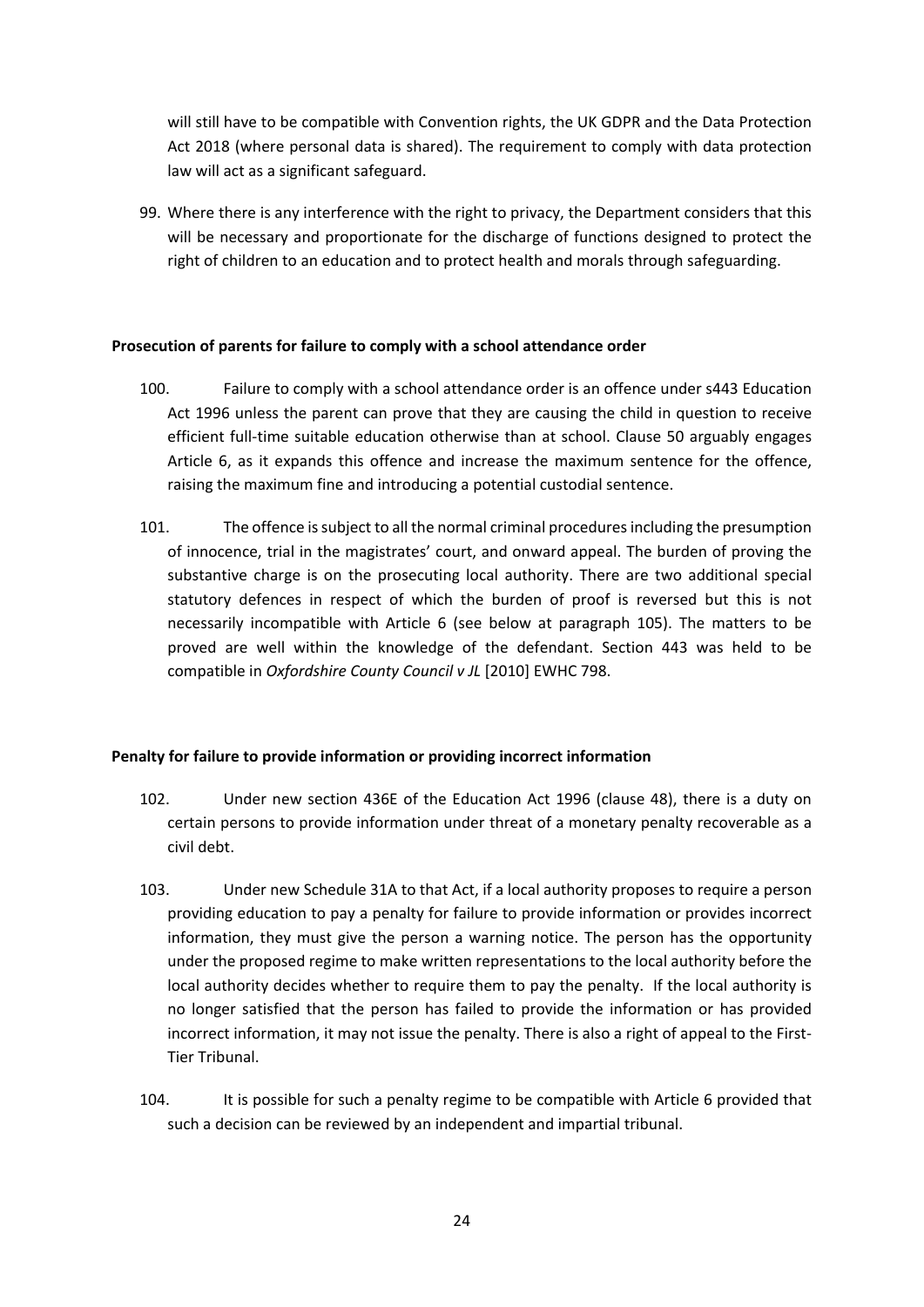105. In this case, the Department considers that the right of appeal to the First Tier Tribunal provides sufficient safeguards to satisfy the requirements of Article 6. As the liability is likely to be considered a criminal one, the requirement of presumption of innocence in Article 6.2 is not incompatible with a reversed burden of proof (which in this scheme takes the form of the person's right to make representations to the local authority and the prohibition on the authority's imposing a penalty if they are no longer satisfied that the grounds for the penalty are made out) - *Lingens and Leitgens v Austria* (1981) 4 EHRR 373; *International Transport Roth GmbH v Secretary of State for the Home Department* [2002] EWCA Civ 158. The procedural safeguards in Article 6.3 are satisfied by the scheme including the right of appeal to the First-tier Tribunal. The Department considers that the framework is compatible with Article 6.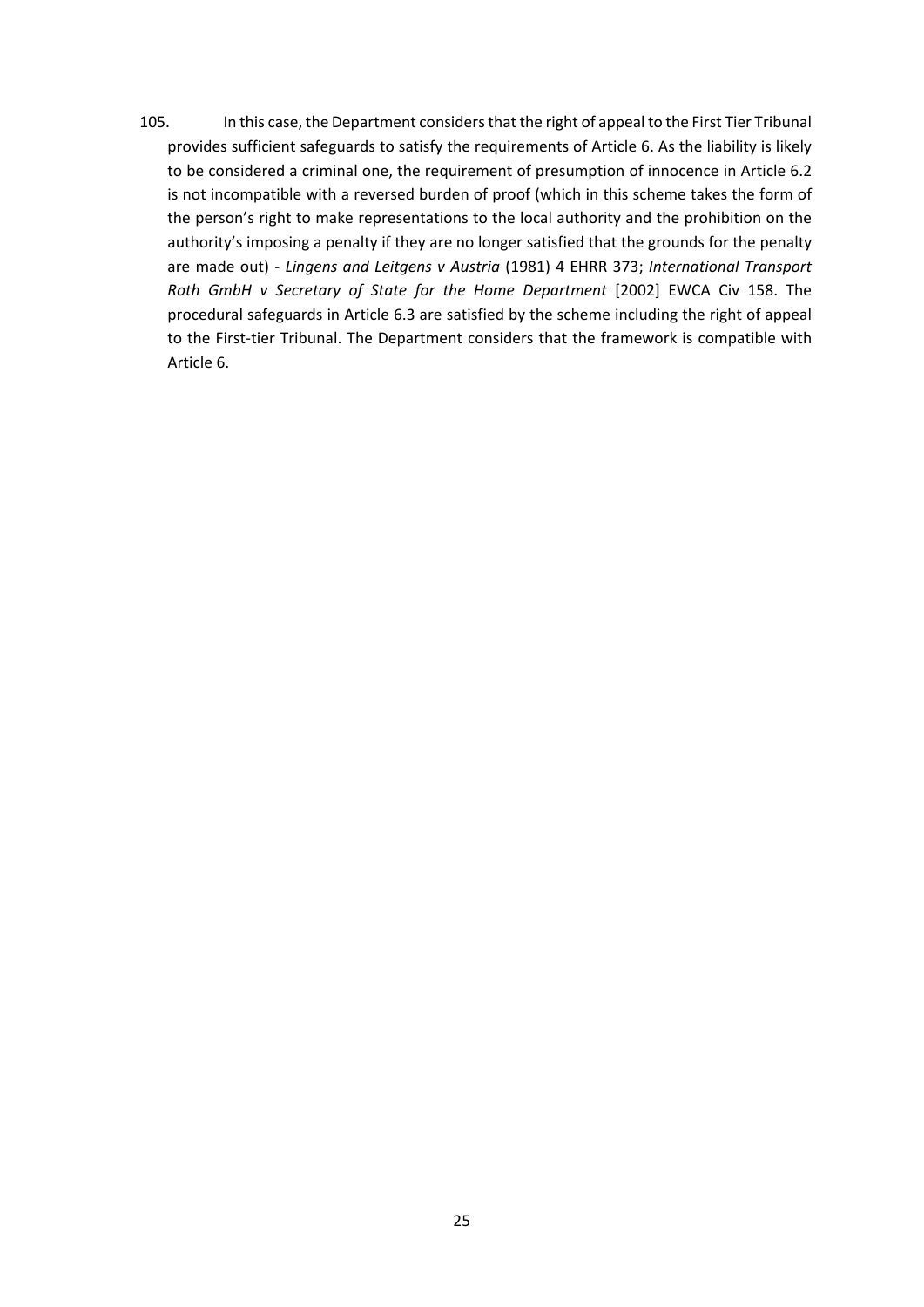### **Part 4: Independent Educational Institutions**

#### **Determination of the right to run a private school and other civil rights**

- 106. The right to run a private school is a civil right (*Jordebo Foundation of Christian Schools v Sweden* App no 11533/85 (ECHR, 8 Dec 1987). A decision about the registration or deregistration of an independent educational institution therefore involves the determination of a civil right and engages Article 6. Article 6 may also be engaged by decisions to suspend registration.
- 107. The provisions may also involve determinations of other civil rights of proprietors, for example, whether they may continue to use their land for an independent educational institution or restrictions on the manner in which they may continue to operate their institution.
- 108. The Department considers that the provisions relating to registration and material change (clauses 56 and 62)) are compatible with Article 6 because there are rights for the affected proprietor to appeal to the First-tier Tribunal on the merits against regulatory decisions and, where the decision would have the effect of changing the status quo, it is suspended pending the determination of an appeal.
- 109. The effect of the measure relating to deregistration appeals (clause 61) is that if the Secretary of State takes enforcement action against a proprietor of a registered independent educational institution in the form of a deregistration decision under section 116 of the 2008 Act *and* that proprietor appeals the deregistration decision *and* certain conditions are met, that appeal will be considered on the basis of judicial review principles. If those conditions are not met, the proprietor may still exercise the existing right to appeal under section 124 of the 2008 Act and their appeal will be decided on the basis of a full-merits review.
- 110. It is in the public interest that appeals against deregistration decisions of persistently failing schools are resolved expeditiously, as whilst an appeal is pending a school (which is potentially subjecting pupils to substandard safeguarding and education) remains open. These amendments will address this issue as a further inspection report will no longer need to be commissioned in preparation for a full merits appeal hearing. The composite approach, consisting of an administrative decision combined with a judicial review has been held to be compatible with Article 6 in *R (Alconbury) v SSETR* [2003] 2 AC 295 (paragraph 59). The Department considers judicial review to be appropriate here on the basis that the subject matter of the decision being challenged would be a classic exercise of an administrative discretion involving an evaluative judgment and when combined with a judicial review as well as the proposed procedural safeguards, will give an opportunity to have a curative effect on, inter alia, any unfairness, lack of independence or impartiality, failure to consider relevant factors of consideration of irrelevant ones.
- 111. The procedural measures introduced will mean that any interference will be proportionate and compatible with Article 6. The conditions will ensure that the proprietor will be well aware of the school's longstanding failure to meet one or more independent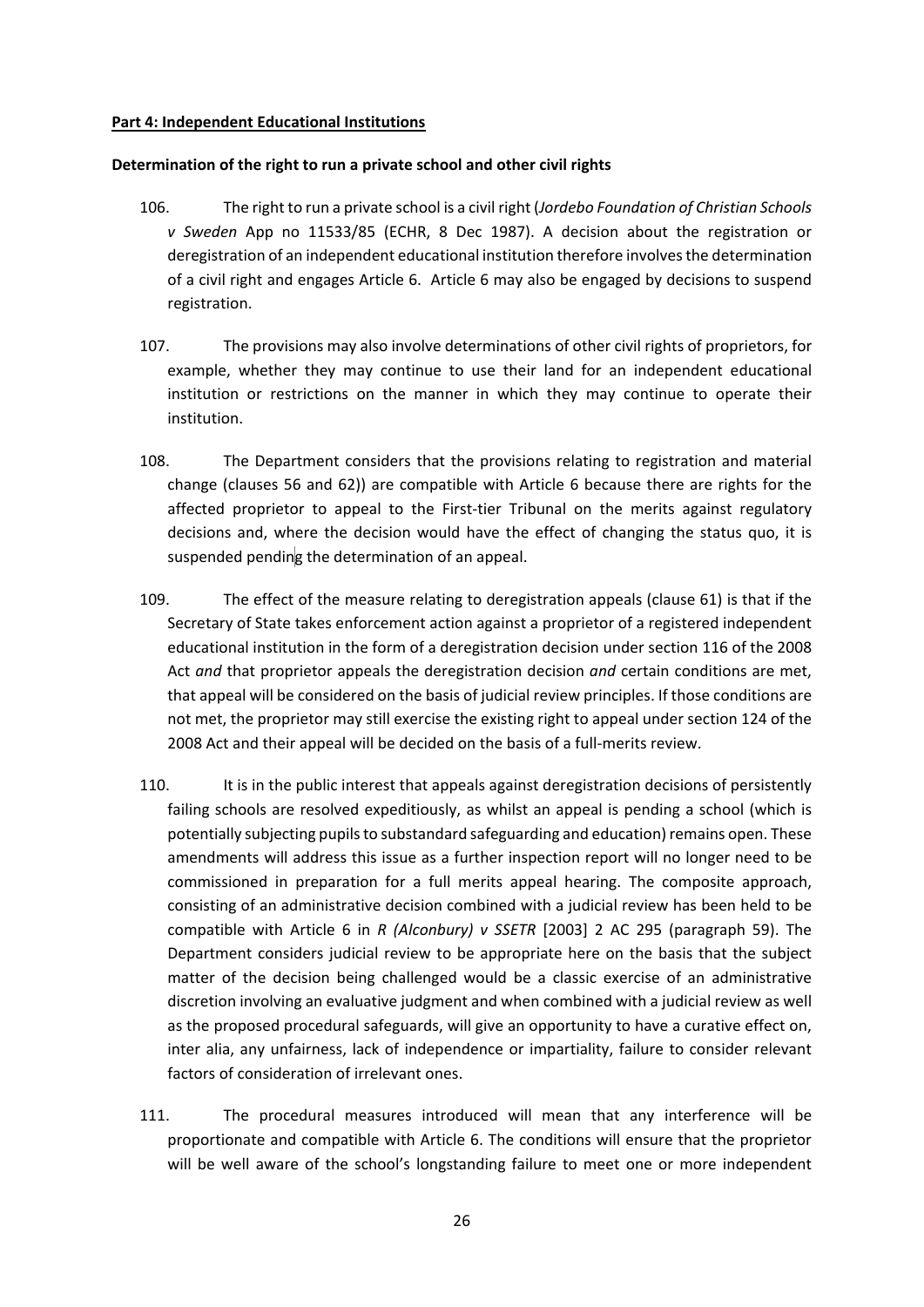school standards and the risk of de-registration and have an opportunity to make representations as to why the school should remain open prior to a decision being made. An appeal determined on the basis of judicial review principles will provide a review of the legality of the Secretary of State's deregistration decisions. The First-tier Tribunal, which will hear this appeal, will be able to confirm the decision or direct that it is of no effect.

- 112. Suspension of a registration is subject to a number of procedural safeguards, including a requirement for the Secretary of State to give a warning notice and the opportunity for a proprietor to make representations. Suspension is a temporary measure and is available only where there is cause to believe that one or more students at an institution will or may be exposed to the risk of harm as the result of a failure to meet a relevant standard. The Department considers this provision to be compatible with Article 6 because an affected proprietor is able to appeal to the First-tier Tribunal on the merits against a suspension decision.
- 113. It might also be argued that proprietors or members of proprietor bodies have their civil rights determined where a refusal to authorise a material change of proprietor, or to grant registration, on the basis that they are not fit and proper results in them losing their post. Decisions by public authorities in relation to the rights of one person may have effects on third parties' civil rights, so as to give rise to a right of access to court by the latter – see, for example, *Zander v Sweden* (1993) 18 EHRR. See also the case of *X v UK* 25 EHRR CD 88, where Article 6 was engaged in relation to a decision that prevented someone being a chief executive of a particular company. In such cases, the Department considers that judicial review is sufficient to ensure Article 6 compliance. The decision-making here, is in the Department's view, a classic exercise of administrative discretion, involving a judgmental inquiry.[11](#page-26-0)

#### **Education in accordance with religious beliefs or parental wishes**

- 114. Article 9 and Article 2 Protocol 1 will be engaged where additional institutions are subject to a requirement to meet the prescribed standards which may conflict with the religious beliefs of parents or children or mean that children are not educated in accordance with parental wishes. Article 8 will be engaged by new requirements for secular elements to education in circumstances where parental beliefs mean that their children ought to have an exclusively religious education.
- 115. The Department considers that the changes are compatible with Articles 8 and 9 and Article 2 Protocol 1. The provisions in these clauses will require the proprietors of the institutions in question to cease to provide education to children or to provide it in accordance

<span id="page-26-0"></span><sup>11</sup> see, for example, *X v UK* (1998) 25 EHRR CD 88, a case in which judicial review in the Court of Session was found to be sufficient to ensure Article 6 compatibility of a decision by the Secretary of State that someone was not "fit and proper to be a chief executive - and which was cited with approval in *R (Alconbury Developments Ltd) v Secretary of State* [2001] UKHL 23 [2003] 2 AC 295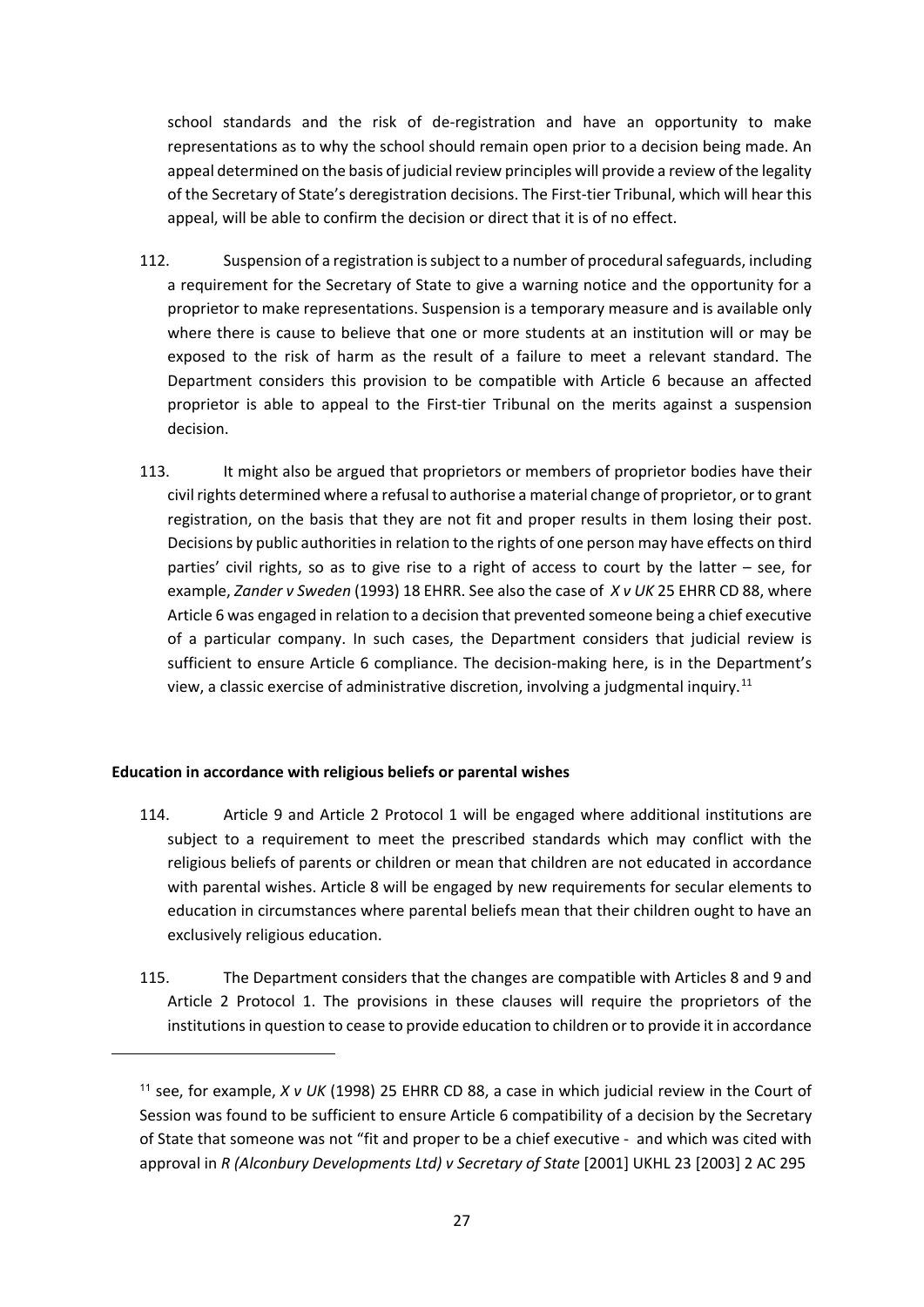with the standards that relate to them, in pursuance of the legitimate aims of protecting the right of a child to an education and the protection of health and morals through ensuring adequate safeguarding.

116. Children who attend such institutions may continue to be educated there or may be educated at home. Given that the measures do not prevent home-education and meets the aims set out in *Konrad v Germany* (see paragraph 93 above), we consider that the extension of the regulatory arrangements to these additional institutions is compatible with Articles 8 and 9 and Article 2 Protocol 1.

#### **Regulation of the use of land to provide education**

- 117. Article 1 Protocol 1 is engaged because the use of land to provide education is being regulated, resulting in a control of use. Similarly, whilst the case law has not considered this question, registration appears to confer an economic benefit equivalent to a licence – such benefit is capable of being a possession under Article 1 Protocol 1 (see *Tre Traktorer Aktiebolag v Sweden* [1989] 13 EHRR).
- 118. The Department considers that the measures, to the extent that they interfere with property rights, are in the public or general interest given their underlying rationale of ensuring that children of compulsory school age, who spend a very significant portion of their week in educational institutions, have their welfare, health and safety protected, get a quality of education that is assured to a minimum standard, and that they become capable of integrating themselves into society

#### **Disproportionate impact on certain religious institutions**

- 119. Article 14 is arguably engaged because the proposed legislation within (for example) the ambit of Article 1 Protocol 1 or Article 9, might be said to have disproportionately prejudicial effects on Orthodox Jewish parents and young men educated at *yeshivas* (a Jewish educational institution that focuses on the study of traditional religious texts). Although the new regulatory arrangements will bring all institutions offering narrow educational provision on a full-time basis under regulatory control for the first time, those institutions affected are likely to be disproportionately *yeshivas*.
- 120. In cases of indirect discrimination, the State needs to show that its actions have a rational justification regardless of the ground for the different treatment. In this case the legislative amendments pursue a legitimate aim – to provide a regulatory framework that ensures that children who are educated full-time in the independent sector are assured a minimum quality of education and are properly safeguarded. In addition, they strike a fair balance because the proposals do not prevent part-time education being provided which is wholly or predominantly religious, whether at home or at another institution nor will they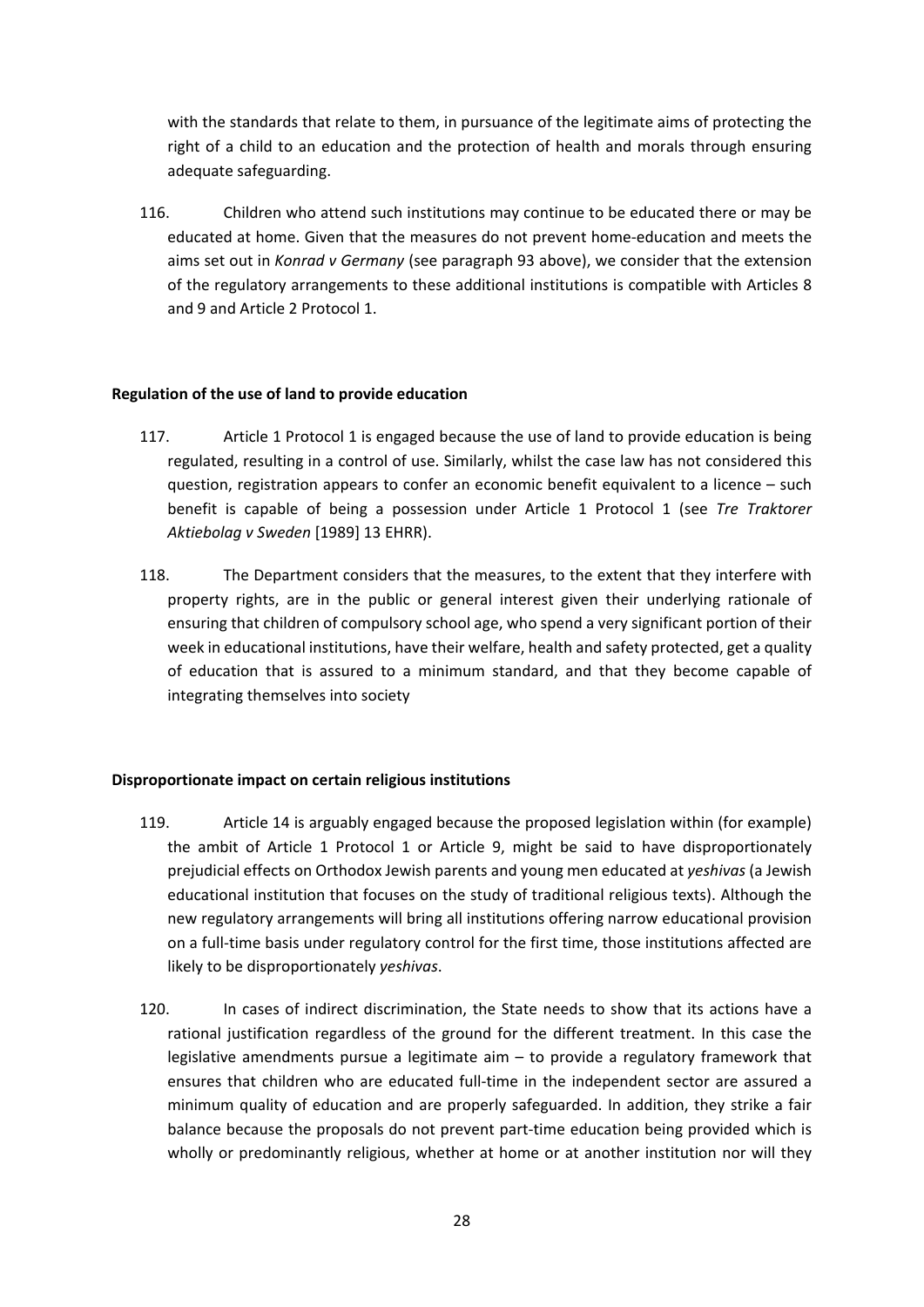prevent the institutions affected having a religious ethos or providing extensive religious education.

## **Requirement to provide information to Chief Inspector**

- 121. Article 6 is engaged where powers are exercised to require individuals to provide information, as the act of doing so may constitute interference with the privilege against selfincrimination.
- 122. Section 6 of the Human Rights Act 1998 will require the Chief Inspector to act in a manner that is compatible with Convention rights.
- 123. In accordance with the established principle of the privilege against self-incrimination, any information provided by a person following a requirement to do so may not be relied upon against that person, their spouse or civil partner, as evidence in any proceedings.

## **New offences of obstruction etc**

124. Where an individual is prosecuted for the four new offences of intentionally failing or refusing to provide information in interview, failing to provide facilities and assistance, failing to provide documents or failing to provide information stored in any electronic format, without reasonable excuse, the burden of proof for the offence will rest with the Crown. Further, once a defendant has evidentially raised the defence of "reasonable excuse", the Crown will bear the burden of proof in persuading the court that it cannot be satisfied of the defence. The Department considers that these provisions are compatible with Article 6.

## **Exercise of search powers on residential premises**

- 125. Article 8 will be engaged where search powers are exercised on residential premises. Material subject to legal privilege is excluded from the above powers. This is to ensure an approach consistent with Article 8 and Article 6 case law, including *Niemetz v Germany (1992) 16 EHRR 97.*
- 126. Any interference with Article 8 rights is necessary for the protection of the right of children to education and the protection of health and morals through safeguarding standards that independent educational institutions subject to enforcement action, in the form of a relevant restriction and/or a registration suspension, are complied with.
- 127. Interference may also be justified on the basis that it is necessary to ensure that the law is complied with and does not fall into disrepute (to prevent and detect crime).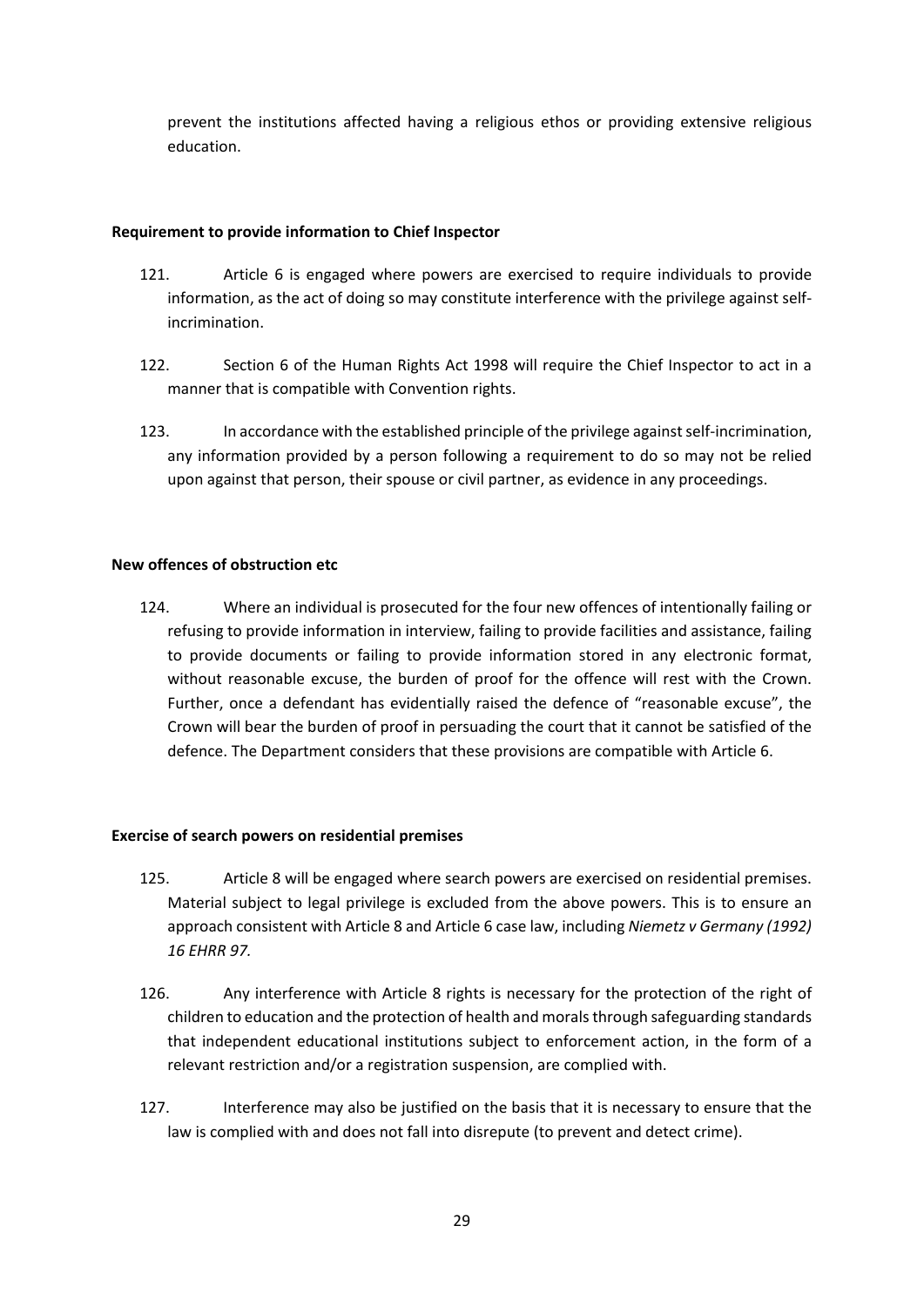- 128. Where inspections occur, safeguards have also been incorporated, which apply whenever the right of entry and search is exercised. These include that the search must take place at a reasonable time and only where there is a reasonable cause to believe that the relevant offence is or has been committed. Should the premises being inspected be domestic premises, a warrant from a justice of the peace is required. Additionally, section 6 of the Human Rights Act 1998 will require the Chief Inspector to act in a manner that is compatible with Convention rights.
- 129. In light of the above safeguards, it is the Department's view that any interference will be necessary and proportionate in pursuit of a legitimate aim.

#### **Exercise of powers to seize evidence and require documentation**

- 130. Article 1 Protocol 1 will be engaged by the extended search powers, powers to seize evidence and to require documentation, as premises will be searched and property interfered with. Powers of seizure exercised in connection with the enforcement of domestic legislation are generally treated as a control of the use of property rather than a deprivation, per *Handyside v UK* (1976) and *Air Canada v UK* (1995) 20 EHRR 150.
- 131. The Department considers that any interferences with rights under Article 1 Protocol 1 are justified by the need to effectively investigate, prosecute and sentence criminal offences committed under Chapter 1 of Part 4 of the Education and Skills Act 2008.
- 132. It is in the public interest that institutions providing all, or substantially all, of a child's education are registered and monitored in compliance with the independent school standards.
- 133. It is also in the public interest that requirements under enforcement action are complied with. This interest in not only in ensuring the law is complied with and does not fall into disrepute (i.e. the legitimate aim of preventing and detecting crime) but also about ensuring that minimum standards of safeguarding and education are met.
- 134. In relation to new powers to seize evidence, safeguards have been included so that seized property is returned once it is no longer required for use as evidence in legal proceedings.
- 135. In light of these safeguards, it is the Department's view that any interference will be proportionate and compatible with Article 1 Protocol 1.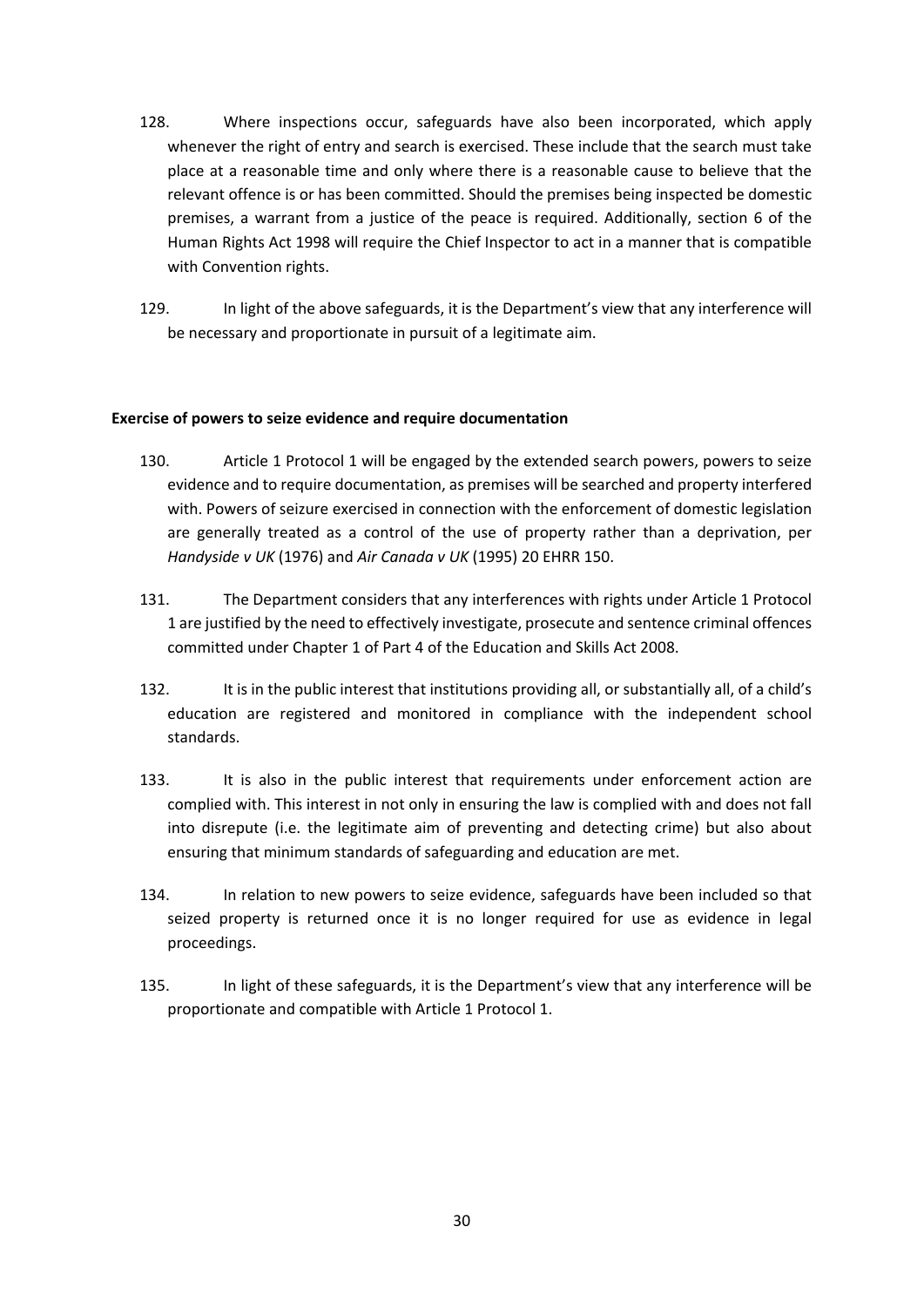## **Part 5: Miscellaneous and Final Provisions**

### **Interference with the right to practise the teaching profession**

- 136. Article 8 is engaged because the provisions may interfere with the right of an individual to practise their chosen profession, should they be prohibited by the Secretary of State on a recommendation of a Professional Conduct Panel.
- 137. Clause 65 has the effect that more teachers will fall under the jurisdiction of the Teaching Regulation Authority. The Department considers that any interference beyond that of the current regime is mitigated by the fact that it should be in the reasonable contemplation of any teacher that conduct which may bring the profession into disrepute would be investigated by a professional regulation body.
- 138. Regulating all teachers and safeguarding all children and young people equally during their education pursue the legitimate aims of protecting a child's right to an education and protecting public health and morals. The Teaching Regulation Authority will continue to apply the public interest and proportionality tests and ensure that they operate these provisions so that they are compatible with teachers' ECHR rights.

## **Determination of right to practise the teaching profession**

- 139. Clause 65 engages Article 6 because teachers who may be guilty of unacceptable professional conduct or conduct that may bring the teaching profession into disrepute or have been convicted (at any time) of a relevant offence will be subject to an independent Professional Conduct Panel.
- 140. While the effect of this clause is that more teachers will now fall under the jurisdiction of the Teaching Regulation Agency, the procedural requirements and safeguards of the current regime remain the same and the Department does not consider that the clause changes the compatibility of the regulatory framework with convention rights. Teachers remain entitled to representation throughout the process.
- 141. The Department considers that the process is compliant with Article 6.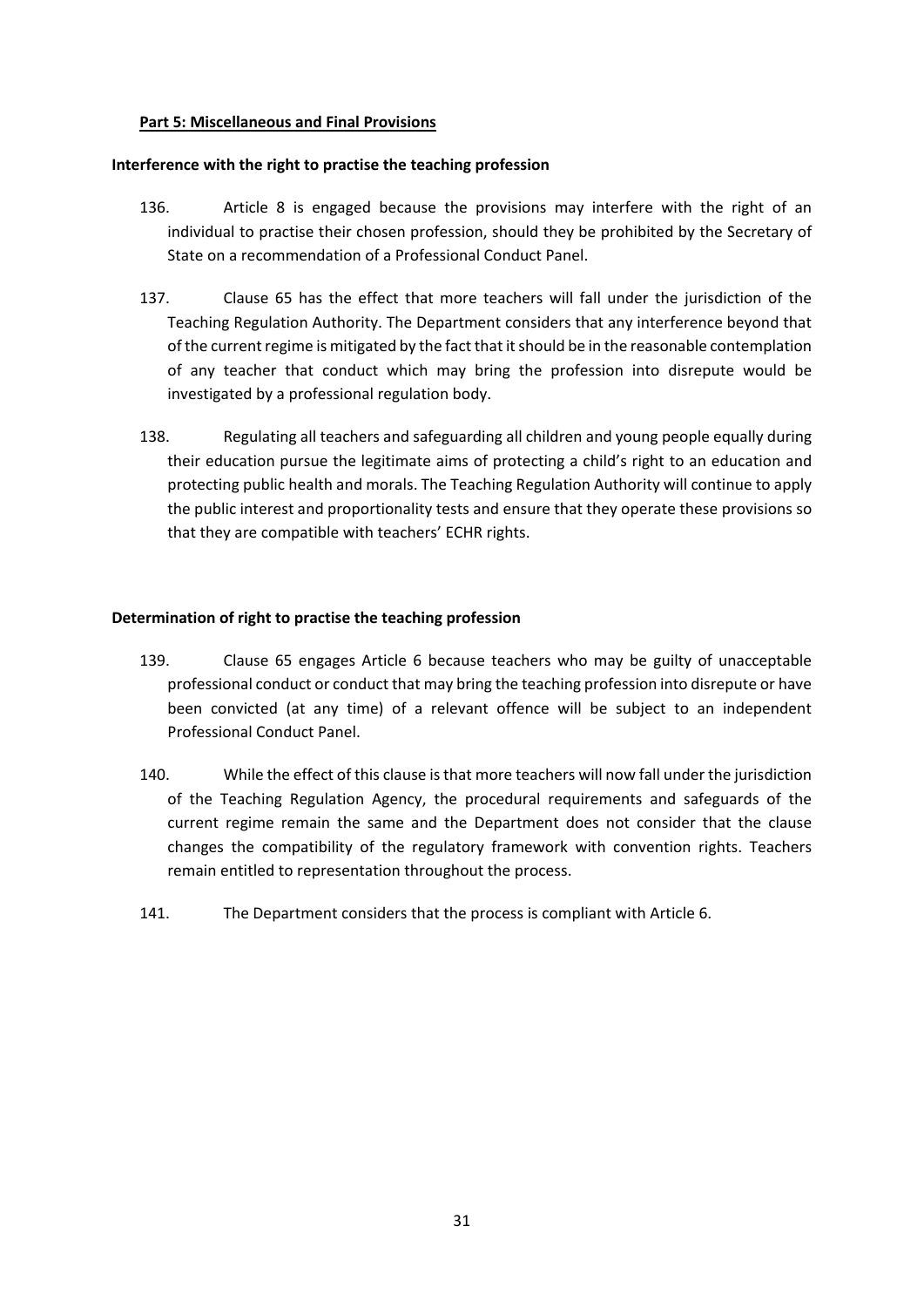#### **International human rights issues**

#### **United Nations Convention on the Rights of the Child**

- 142. The Department has considered whether the provisions of the Bill are in the best interests of children in accordance with Article 3 of the United Nations Convention on the Rights of the Child (UNCRC). The Bill's has two primary purposes. The first of these is to improve the quality of education for children of compulsory school age, by facilitating the provision of education by academy schools in strong Multi-Academy Trusts and applying and enforcing standards more consistently for academy schools and independent educational institutions. The second is to improve safeguarding of children, whether they are educated in schools, at other independent educational institutions or at home. The Department is of the view that the Bill will have a positive effect on the interests of children, which have been a primary consideration in the development of its provisions.
- 143. The Department considers that the strengthening of the school system, by means of the provisions in Part 1 in particular, support the implementation of the core commitment in Article 28, the right of the child to education. The Department further considers that clauses 48 to 55 support the commitment under Article 28(1)(e), in that they encourage regular attendance at school.
- 144. The Department has also considered Parts 1 and 4 in relation to the commitment under Article 3(3) to ensure that institutions responsible for the care or protection of children conform with standards established by competent authorities. The Department is of the view that the positive effect on safeguarding that improving the consistency of application and availability of enforcement mechanisms for both academy schools and independent educational institutions will have supports the implementation of this commitment.
- 145. The Department has considered Article 14 (freedom of thought, conscience and religion) in relation to clauses 19 to 27, 48 to 51 and 56 to 58 and considers that, for the reasons set out above in relation to Article 9 and Article 2 Protocol 1 of the ECHR, these clauses are compatible with this right.
- 146. Furthermore, the Department considers that clauses 19 to 27 have a role in implementing the commitment in Article 14 and also that in Article 29(1)(c) (in relation to a child's cultural identity) by protecting the religious ethos of certain schools. The Department, for the reasons set out above in relation to Article 9 and Article 2 Protocol 1 of the ECHR, does